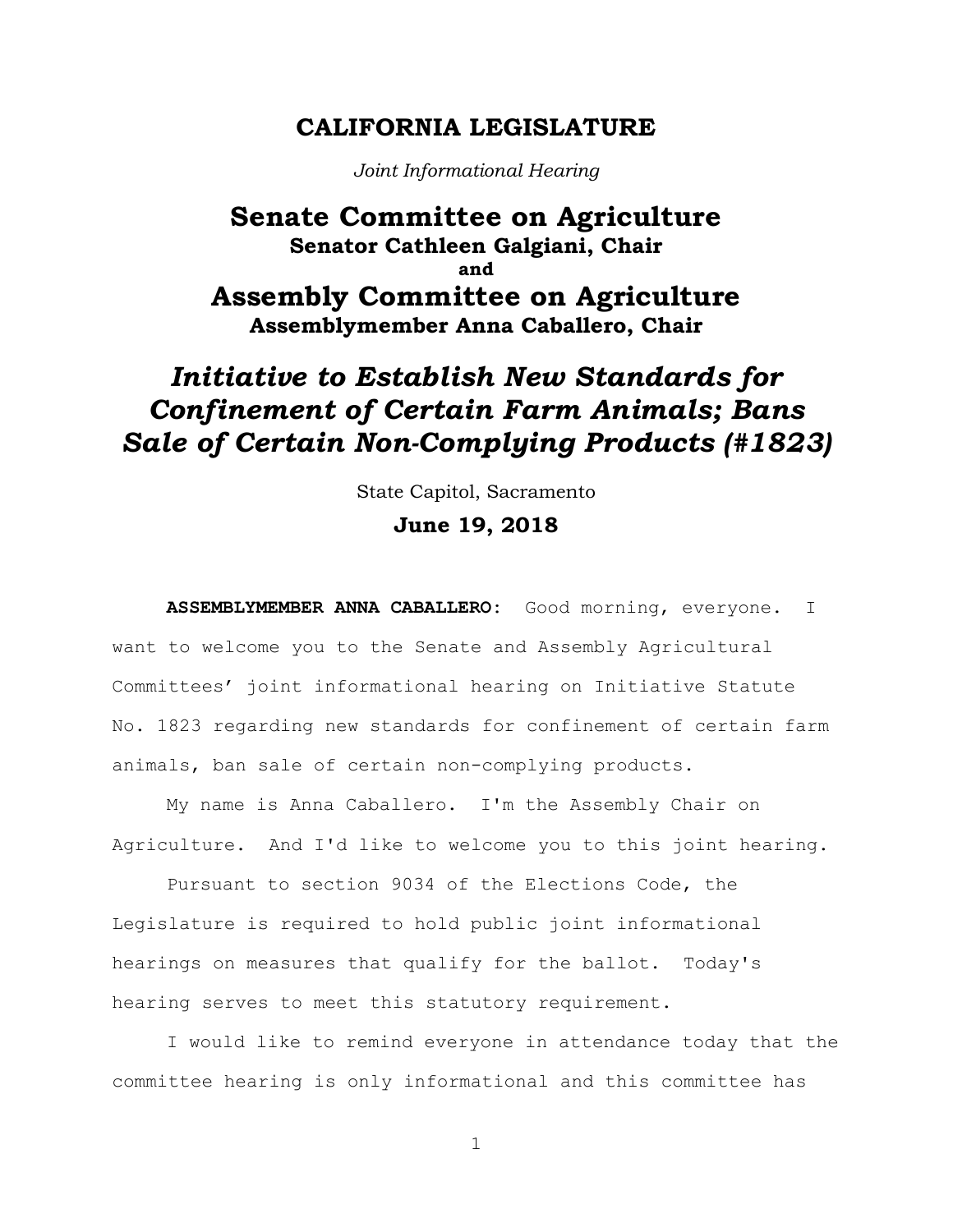no authority or power to make changes of any kind to the proposed proposition. The successful passage or failure of this issue rests in the hands of all California voters.

That said, I'm looking forward to an informative discussion that will examine the current state of farm animal confinement. It is my intent that this hearing examine information necessary to best inform the public of the initiative's content and provide a forum for public discourse.

For those of you interested in testifying during the public comment period of the hearing, please sign up with the sergeants. I'd also ask that public comment be limited to one minute per person so that all voices may be heard today. And we expect senators and assemblymembers to come in and out, but we're ready to proceed today.

So if we could, I'd like to ask panel number one, which is Overview by the Legislative Analyst Office, Shawn Martin, Principal Fiscal and Policy Analyst. Welcome.

**MR. SHAWN MARTIN:** Thank you very much for inviting me here today. My name is Shawn Martin. And I will be speaking from a handout. And so first, I'm going to go over the LAO role in the initiative process, and then I'm going to provide you with some background information relative to the initiative. Then I'll go over the proposal and briefly describe our estimate of the fiscal effects.

So if you turn to page one in your handout. Our role in the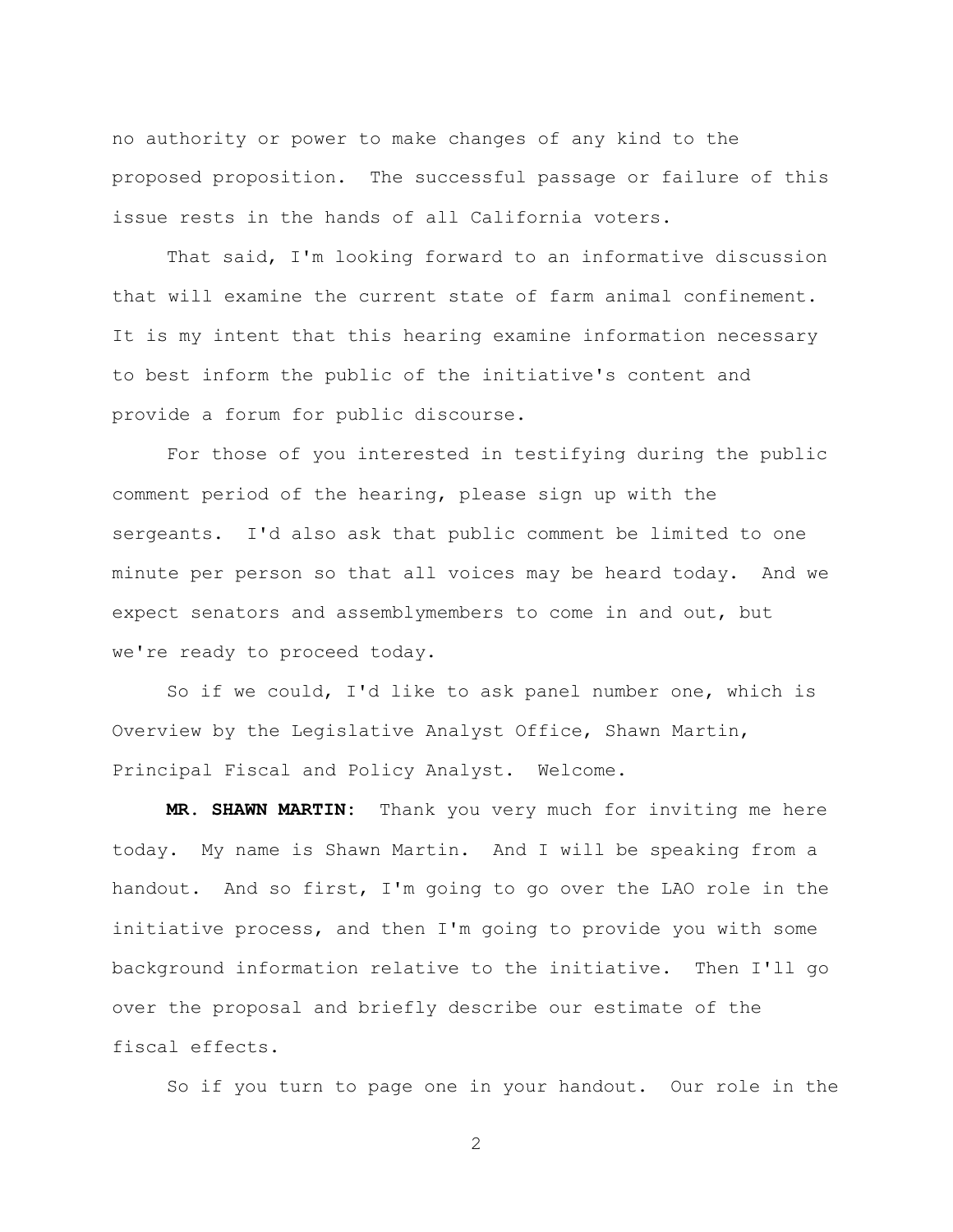initiative process is different than the role that you typically see us play in front of budget subcommittees and policy committees where we . . . In those settings we often make recommendations.

With regards to the initiative process, state law requires our office, along with the Department of Finance, to prepare an impartial fiscal analysis of each initiative, and the law requires this analysis to provide an estimate of the measure's fiscal impact on state and local government. The summary of the fiscal impact is included on petitions that are circulated for signatures for the initiatives.

And after we complete that process, we do an analysis of the measure, an impartial analysis for the statewide ballot propositions for the statewide voter information guide. The analysis includes a description of the measure and the fiscal effects. And we're currently in the process of preparing that analysis for initiatives that have qualified or have a reasonable chance of qualifying for the 2018 ballot.

So consistent with our mandate to provide an impartial fiscal analysis of the statewide ballot propositions, today I'm really limiting my comments to a description of the measure and its fiscal effects.

So if you'll turn to page two in the handout where we give some background information. California leads the nation in agricultural production; but California also buys some food from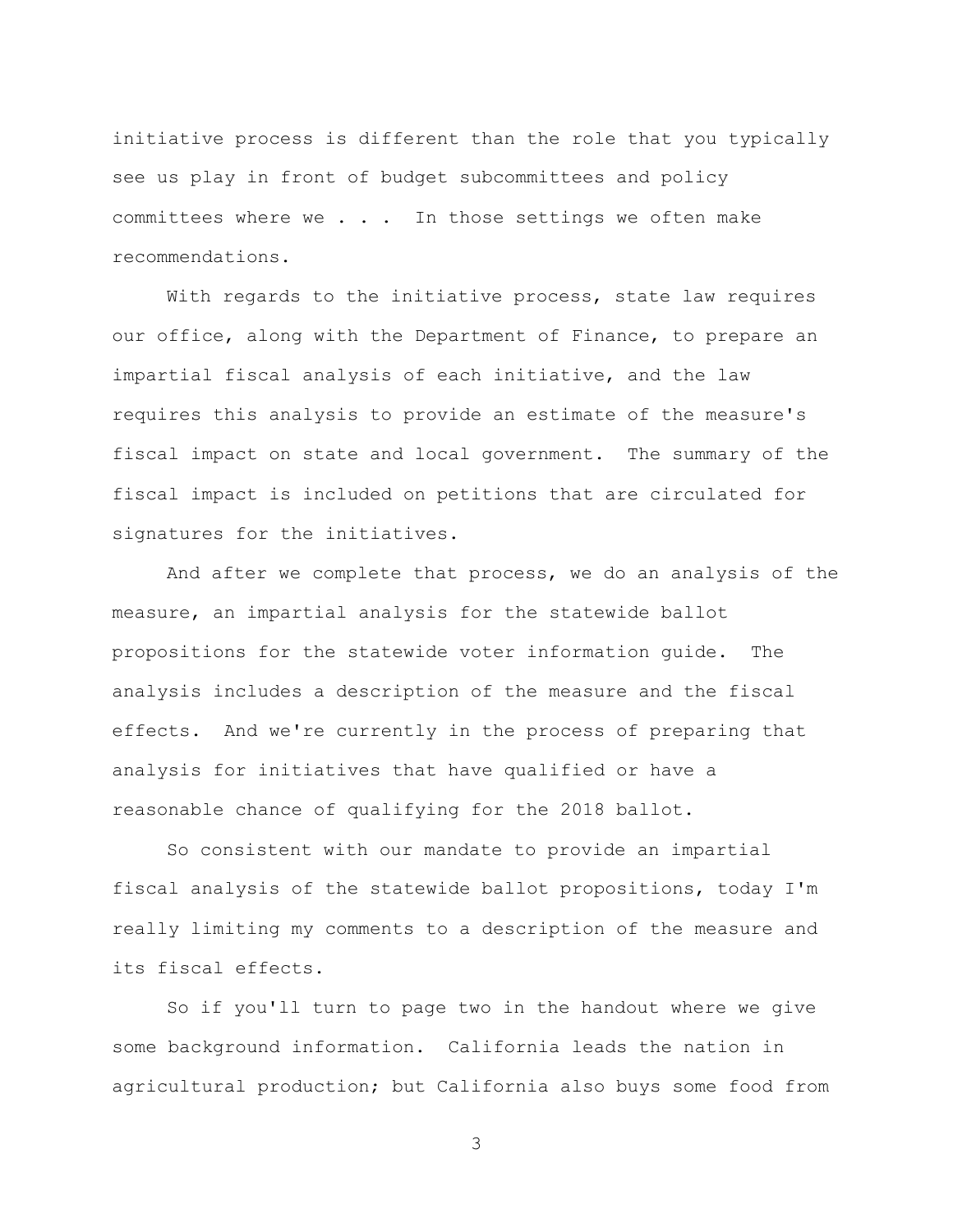other states, including most of the eggs and pork that Californians eat. Recently, there has been growing public interest in farm animal production practices and how these practices affect the treatment of animals. And various animal farming industries have produced guidelines and best practices aimed at improving the care and handling of farm animals. And also, some major food retailers and restaurant chains and other major food-related businesses have announced that they're moving towards requiring their suppliers to provide the animals with more space to move around -- for example, by only purchasing eggs from farmers who use cage-free housing for hens.

A bit of background on previous propositions. Proposition 2 generally prohibits California farmers from housing pregnant pigs, calves raised for veal, and egg-laying hens in cages or crates that do not allow them to turn around freely, lie down, stand up, and fully extend their limbs. And under Proposition 2, any person who violates the law is guilty of a misdemeanor.

Following up on Proposition 2, the Legislature passed a law that made it illegal for businesses in California to sell eggs, including out-of-state farms, produced from hens housed in ways that do not meet Proposition 2's egg-laying -- standards for egg-laying hens.

And now if you'll turn to page four in the handout, I'm going to go over the proposal. This initiative, the requirements would be phased in over the next several years; and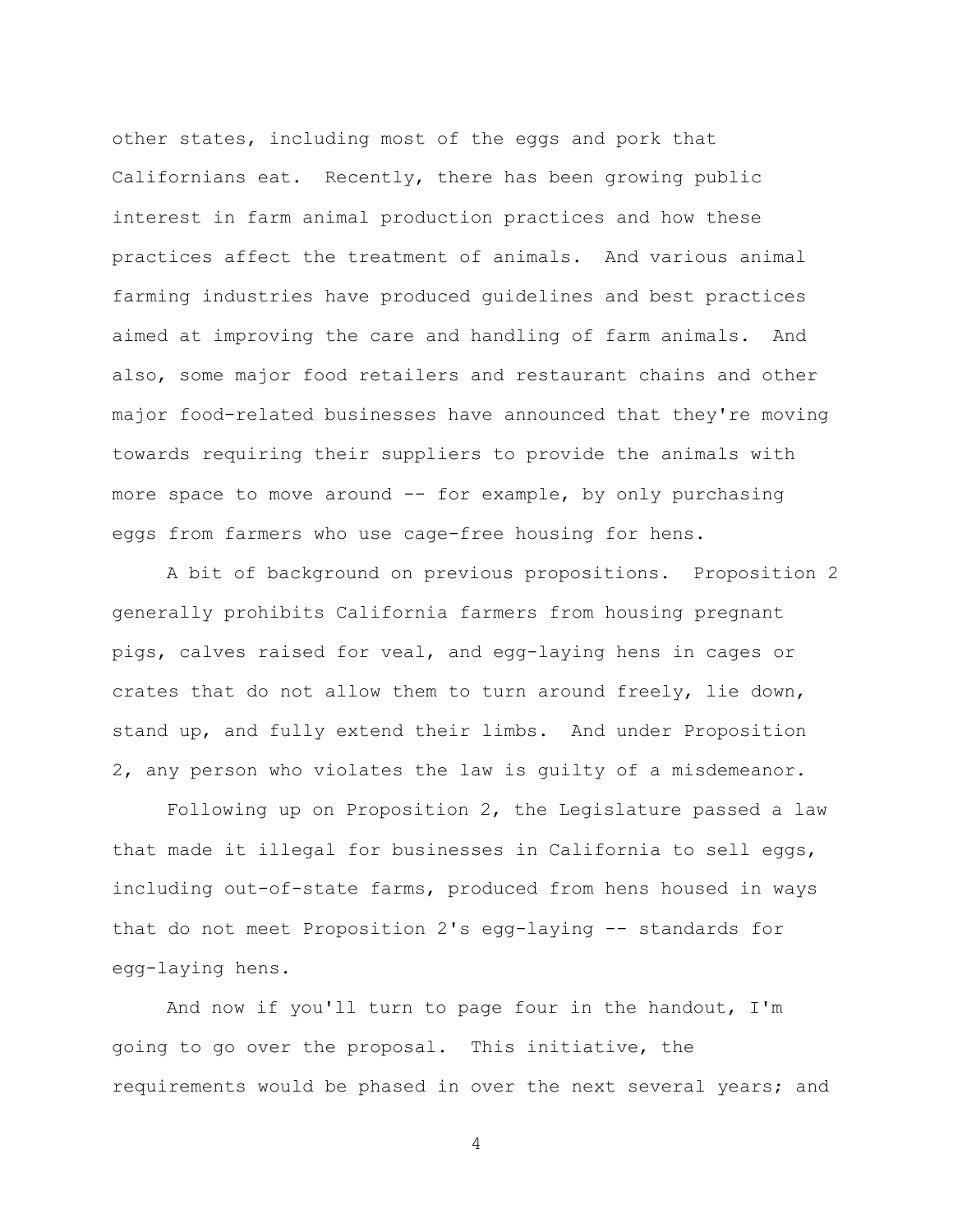the requirements are regarding the minimum size of housing used for egg-laying hens, breeding pigs, and calves raised for veal. The requirements generally specify the minimum amount of floor space that must be provided to each egg-laying hen, a breeding pig, or a calf raised for veal in terms of square inches or square feet.

The measure would make it illegal for businesses in California to sell eggs, pork, or veal that were produced from animals housed in ways that do not meet the measure's requirements. The sales ban applies to products from California and out of state. A violation of the proposition would be a misdemeanor. And the California Department of Food and Agriculture and the California Department of Public Health are required under the measure to promulgate regulations to implement the proposition.

And now turning to page five, I'm going to conclude by going over the fiscal effects. Compared to current practice used by some farmers, the proposition would require more space and also alternate methods of housing for breeding pigs, calves raised for veal, and egg-laying hens, potentially resulting in higher production costs. To the extent that these higher production costs cause some farmers to exit the business or otherwise reduce their overall production and profitability, there could be reduced state and local tax revenues. The potential decrease in state and local tax revenues from farm businesses is likely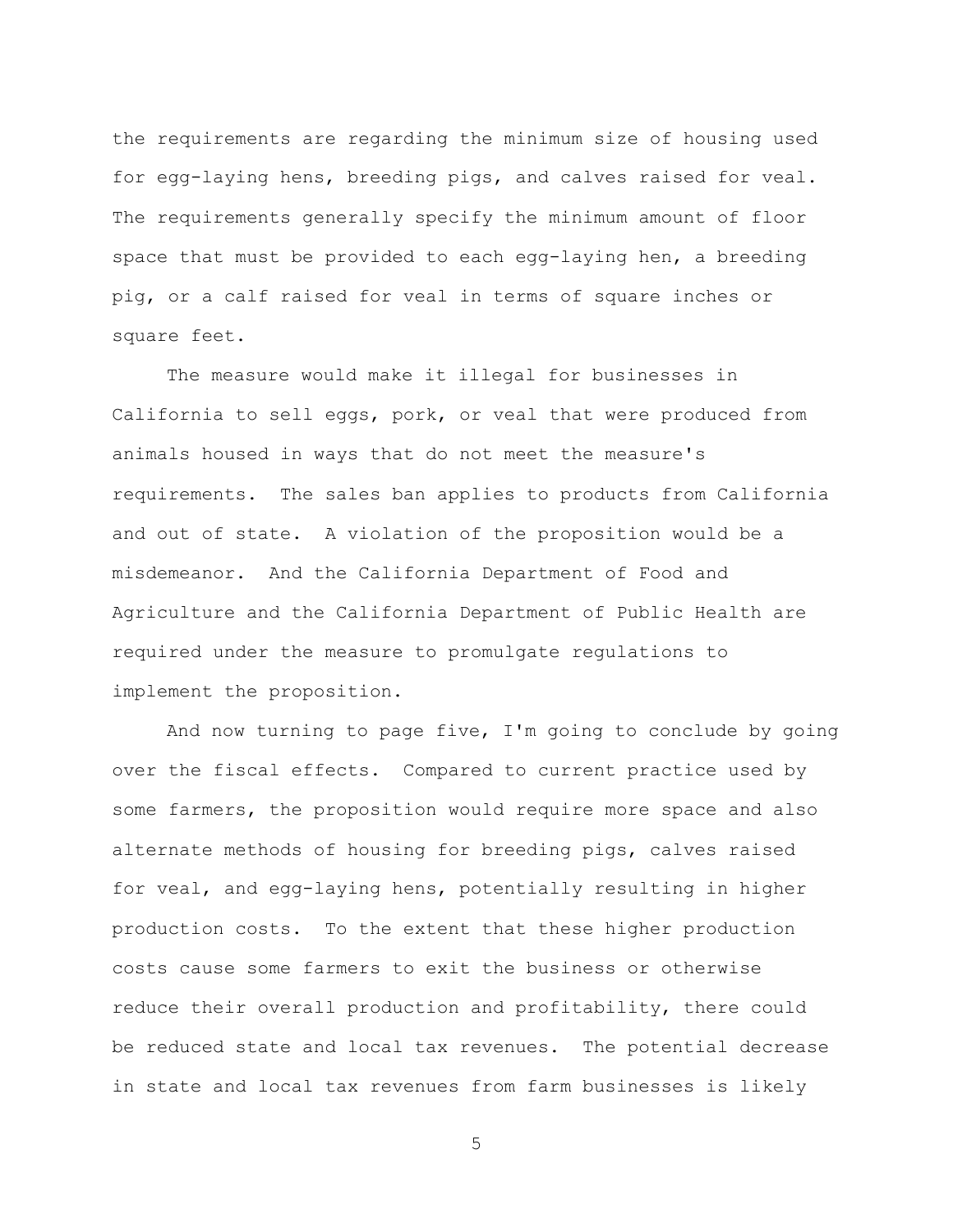not to exceed the low millions of dollars annually.

And another potential fiscal effect: state costs ranging up to \$10 million annually to enforce the measure. The Department of Food and Agriculture would likely require additional resources to enforce the provisions of the proposition that establish requirements regarding the minimum size of housing used for egg-laying hens, breeding pigs, and calves raised for veal and make it illegal for businesses in California to sell eggs, pork, or veal that were produced from animals housed in ways that do not meet the measure's requirements.

So that concludes my overview for the day. I'd be happy to answer any questions you have.

**ASSEMBLYMEMBER CABALLERO:** Questions of Mr. Martin? I have one question and that  $\ldots$ . The report, your report indicates that  $a$  -- I was looking for the exact -- that most of the eggs and pork that Californians eat are produced in other states.

**MR. MARTIN:** Uh-hmm.

**ASSEMBLYMEMBER CABALLERO:** So if we're talking about a majority, or most of the eggs and pork, and that product ends up -- if this proposition passes and the product ends up in California, how would Cali . . . How would our regulatory agencies determine that the product was grown pursuant to our rules and regulations as opposed to any other state's rules and regulations?

**MR. MARTIN:** So that's where our estimate of costs ranging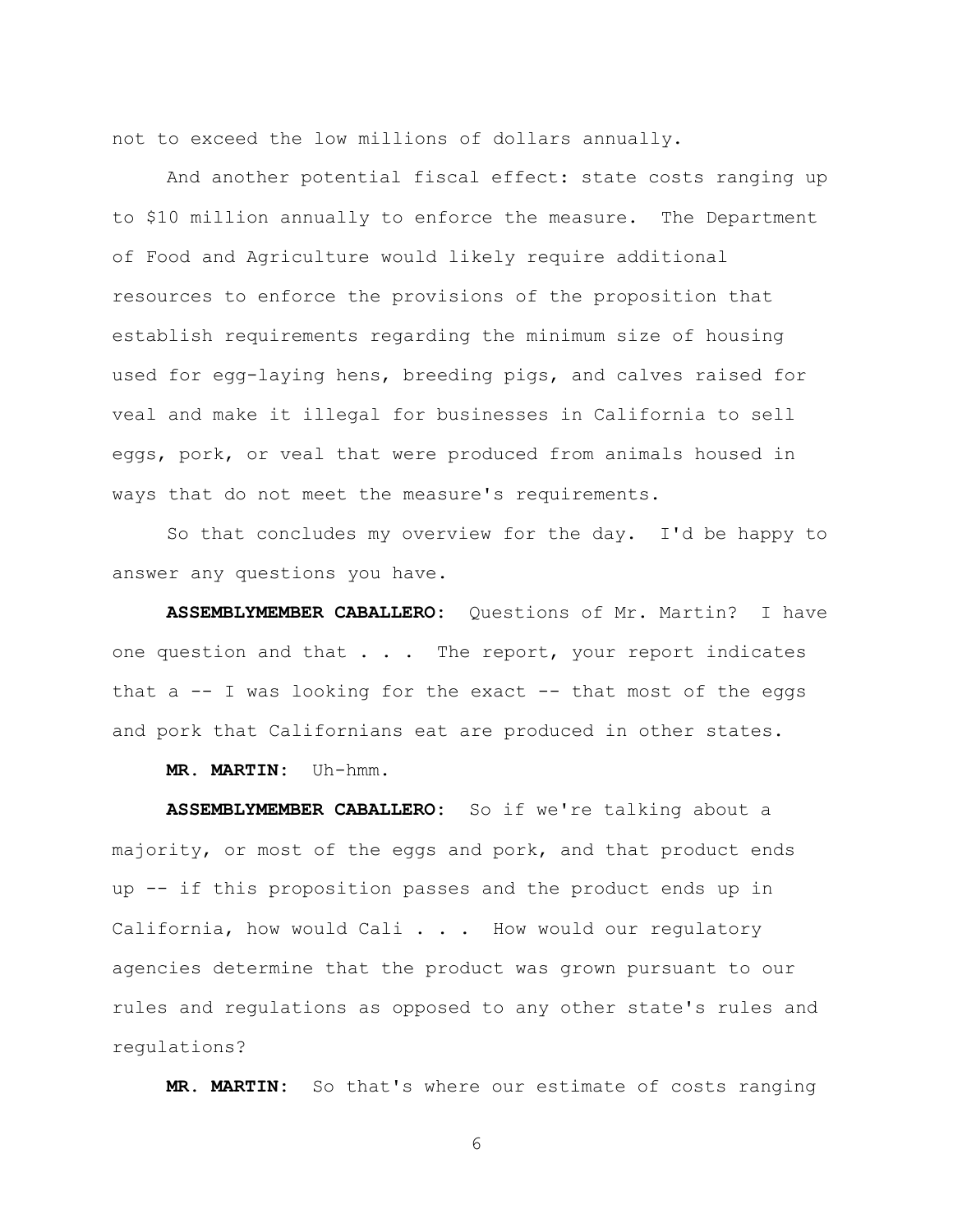up to \$10 million for the California Department of Food and Agriculture come in. And we had discussions with that department regarding what they would need to put in place in order to enforce the measure. And they said that they would need to have a system in place, potentially a licensing and registration system, for out-of-state providers -- or out-ofstate farmers who provide these products to California so that they would actually be able to verify that the products came from sources that meet the proposition's requirements.

**ASSEMBLYMEMBER CABALLERO:** And the proposition's requirements say that any sale . . .

**MR. MARTIN:** Uh-hmm.

**ASSEMBLYMEMBER CABALLERO:** . . . of product. So theoretically, if people left the state to buy product for their own use, they could purchase it from anyone out of state and bring it in for their own use, but not purchase -- but it regulates the purchase of product by California retailers, I guess, is the point. The point I'm trying to get to is that this is going to increase the cost for everyone in the state, as well as CDFA to actually do the regulation.

**MR. MARTIN:** It will increase costs for the California Department of Food and Agriculture to regulate the industry and make sure that it's complying with these requirements, yes.

**ASSEMBLYMEMBER CABALLERO:** But it would also increase the cost for consumers?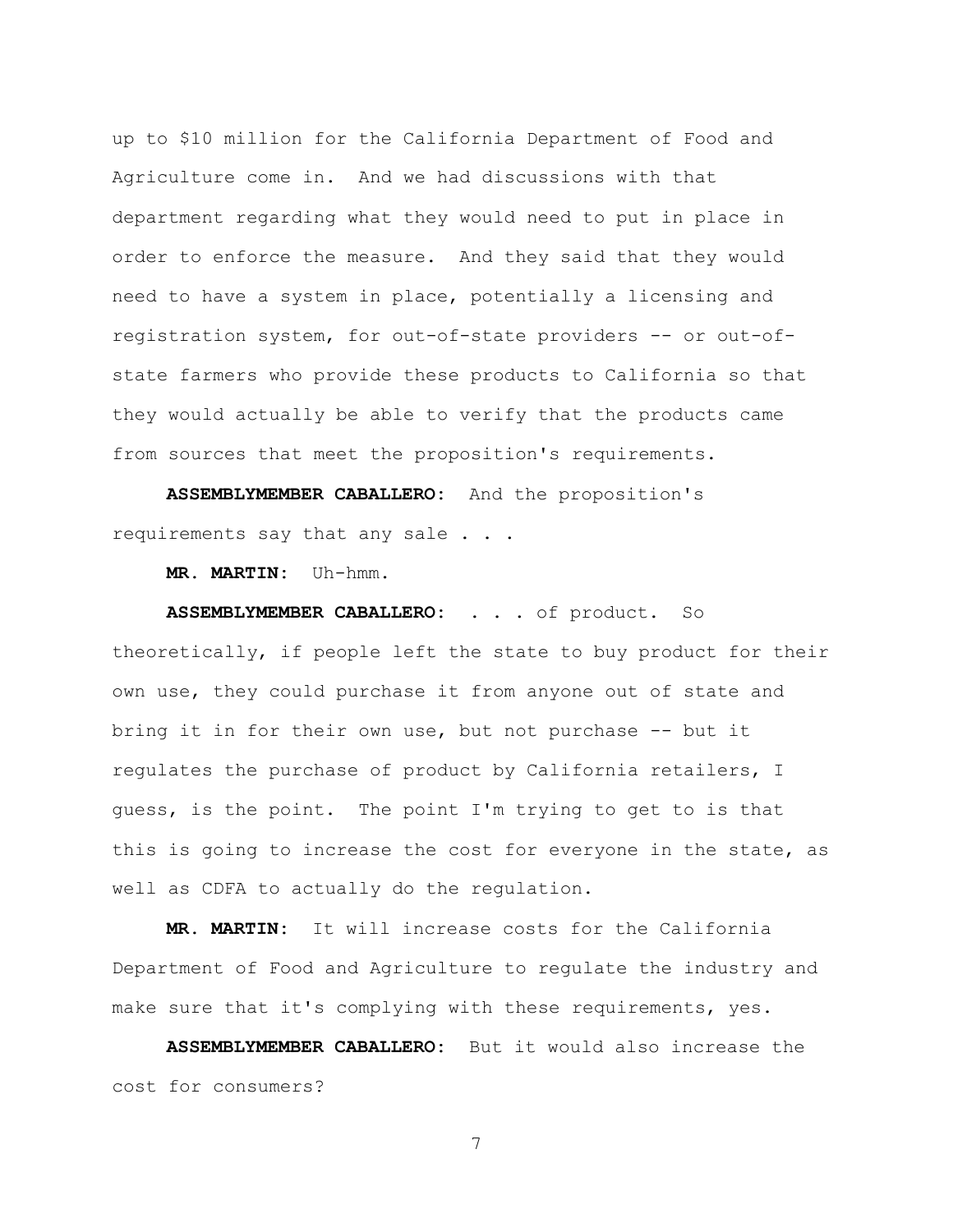**MR. MARTIN:** I think that we're still working on our ballot [inaudible], and we're going to be very careful about not going beyond what we've already said in our title and summary at this point.

**ASSEMBLYMEMBER CABALLERO:** Okay. Okay. Questions?

**ASSEMBLYMEMBER DEVON MATHIS:** So to get into that portion of the conversation, I'm going to make sure I'm understanding you right. So this would allow California Food and Ag to license out-of-state farmers to sell product within the state?

**MR. MARTIN:** The measure doesn't specifically speak to how the California Department of Food and Agriculture would enforce the measure with regards to out-of-state farmers. But in discussions with the California Department of Food and Agriculture that we had when we came up with this estimate of their costs, they indicated to us that they've done this type of activity in the past and that they estimated that they would need additional staff, additional information technology resources, and potentially new resources for their border inspection stations in order to enforce the measure.

**ASSEMBLYMEMBER MATHIS:** Okay. And then do you have the number on the signature count on how many were paid versus unpaid on the signature gathering?

**MR. MARTIN:** I don't have that information, no. **ASSEMBLYMEMBER MATHIS:** I'd love to know that number. **ASSEMBLYMEMBER CABALLERO:** Other questions? Yes,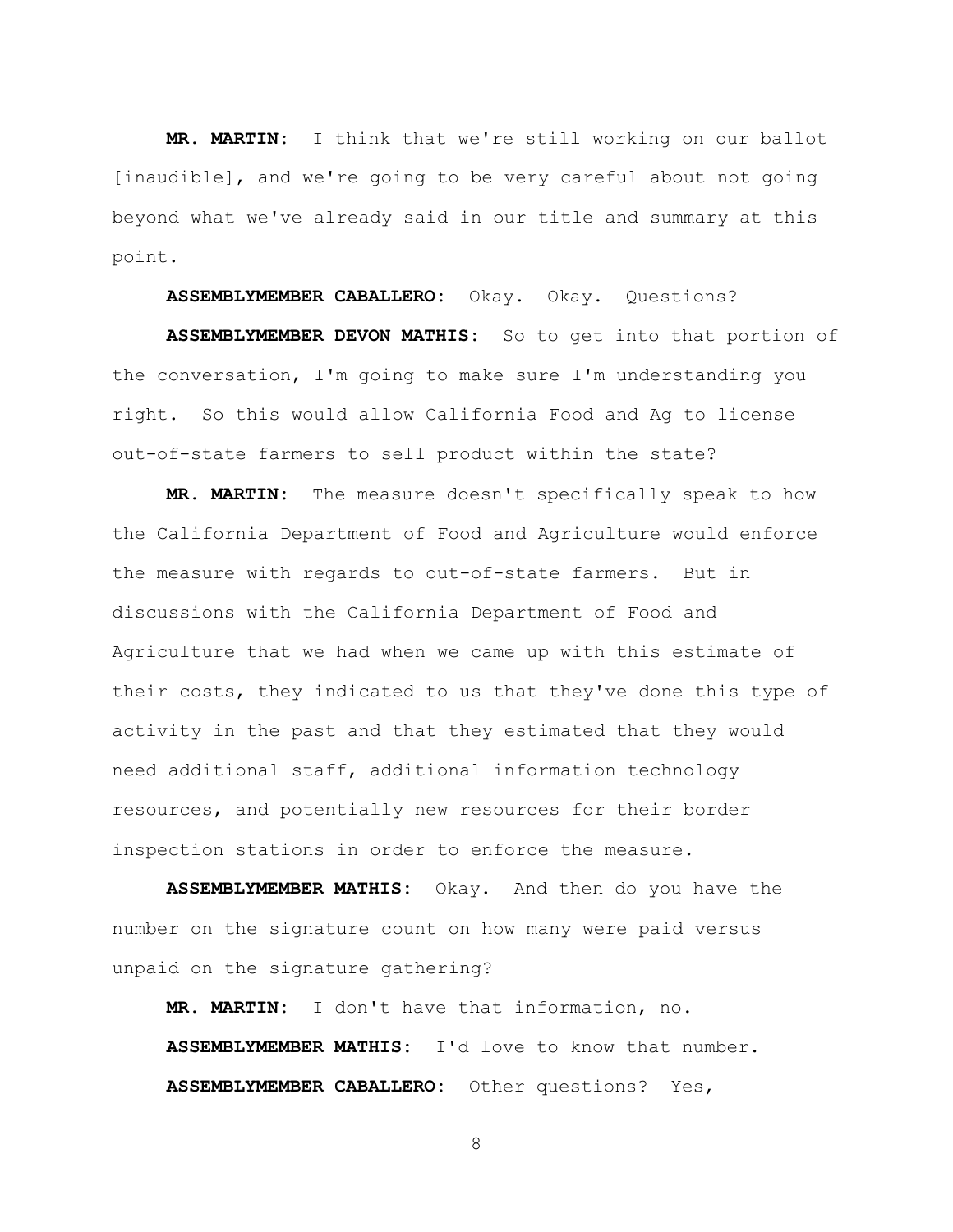Ms. Aguiar-Curry.

**ASSEMBLYMEMBER CECILIA AGUIAR-CURRY:** Yeah. Thank you very much for the information. So a couple things is that -- in your estimate of costs, are opportunity costs included, such as if we have businesses leave the state of California or stay in the state of California? I'm concerned about the cost ultimately to the consumer, because it will be passed on to them.

So for instance, I don't know if you have any data or you will be putting anything in your analysis, is the fact that we are now looking at our . . . We'll use the chickens for the discussion. Larger cages, larger barns to accommodate, I mean, all those kinds of things are not factored anywhere. Do we have that factored anywhere at all for the cost ultimately to the consumer? Because this particular chicken, many of my people eat. And as the price goes up, you know, we want to make sure everyone's fed. But the price is going to go up. So I'm just interested if that was factored into any of your numbers.

**MR. MARTIN:** Well, we did take into account that potentially farmers in California could choose to reduce, you know, their operations; and this would have an effect on state and local tax revenues.

With regards to the question that you're asking me about increased cost to the consumer, as I said before, at this point we're fairly limited to speaking to just the analysis that we've done so far for the title and summary. But the measure does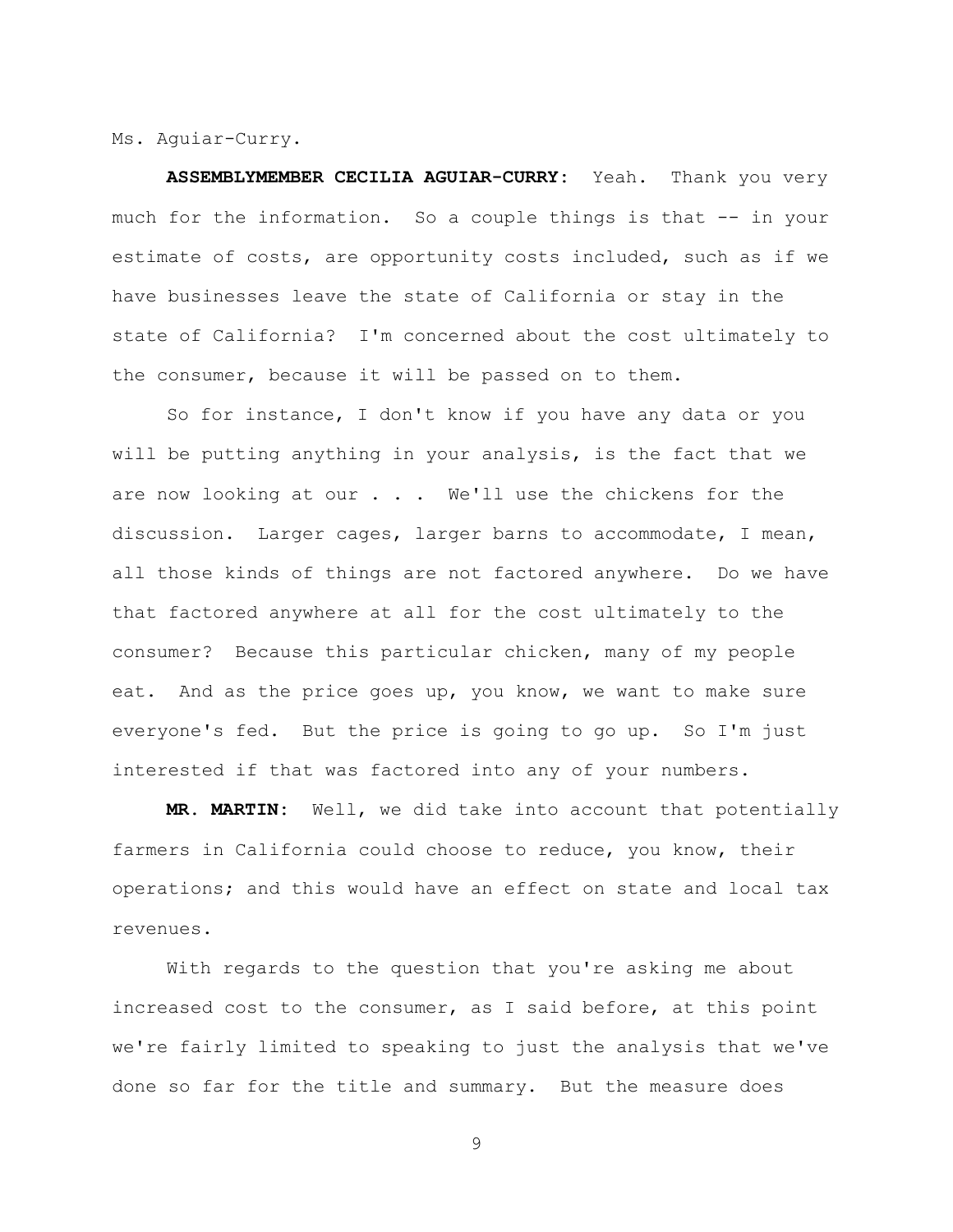require that both out-of-state and in-state farmers meet these production costs. So someone . . . Whether you're bringing the pork, the eggs, the veal in from out of state or it's being produced here in California, all the farmers would have to meet the same standards.

**ASSEMBLYMEMBER AGUIAR-CURRY:** So we're asking other states to meet the California standards?

**MR. MARTIN:** If they want to sell their -- if those farmers want to sell their products in California, yes.

**ASSEMBLYMEMBER AGUIAR-CURRY:** Thank you.

**ASSEMBLYMEMBER MATHIS:** So the . . .

**ASSEMBLYMEMBER CABALLERO:** What we know is that a majority of the veal and the eggs that come into California that get consumed by Californians are produced out of state. So yes, we're asking them, if they want to sell in our state, to meet the requirements of this proposition if it passes.

And my concern is that we already have increased requirements on eggs, and I've seen the difference when I've traveled to other states. And they're sometimes as much as half the cost. No question that it's good for the animals. I'm just talking about the economics of it right now. So . . .

Mr. Mathis?

**ASSEMBLYMEMBER MATHIS:** I'm just . . . This is going to go after folks in agriculture who are raising these animals. But I mean, on a consumer basis, what's going to stop, you know,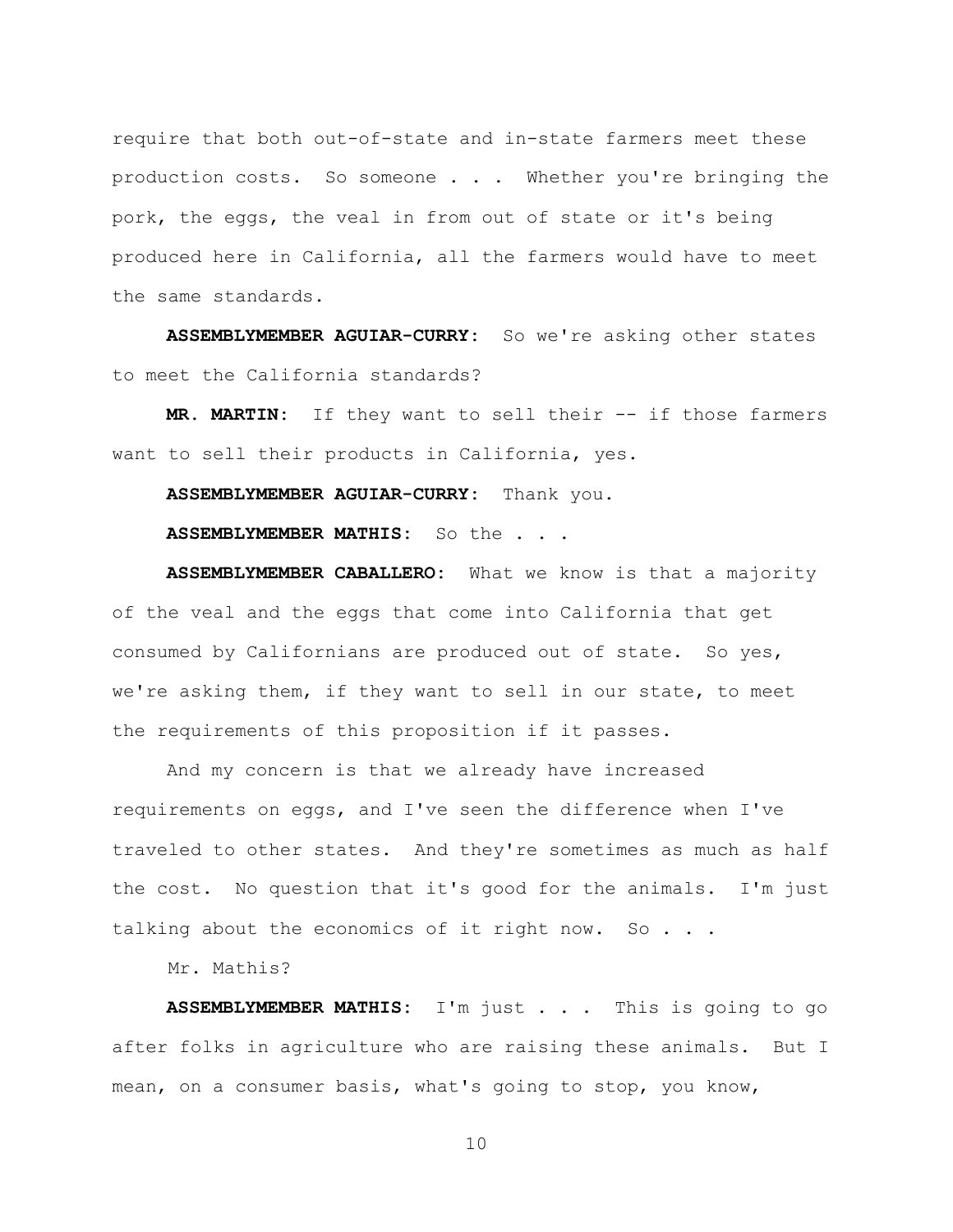somebody from going online or ordering a steak from a magazine or something like that? I mean these things happen on a regular basis. I mean people nowadays are ordering fresh food off of Amazon. So I mean, how is Food and Ag with an increase of a \$10 million budget -- I mean what do you foresee them being able to do on that? I mean, they're going to regulate the internet and watch every single buy in every mail order state that goes through? I mean, I don't see the practicality in doing that. I think we're just wasting money to regulate something that's going to be done regardless. I mean from a regulation standpoint, I mean how are they going to do this?

**MR. MARTIN:** You know, when we talked to the Department of Food and Agriculture, they were in the -- they're still figuring out how they're going to enforce this measure. And I think they, too, were pondering a number of issues, like the one that you just raised and how they could effectively enforce against some of the types of issues that you just raised.

**ASSEMBLYMEMBER MATHIS:** I'd [inaudible] we have many laws that are on the books that I have trouble with enforcement. So I don't . . . It's hard to say let's get behind another one.

**MR. MARTIN:** Uh-hmm.

**ASSEMBLYMEMBER CABALLERO:** Well, the other issue, obviously, is that we're being sued right now by other states on this very issue we're talking about, which is: can we regulate their businesses or their business practices through our own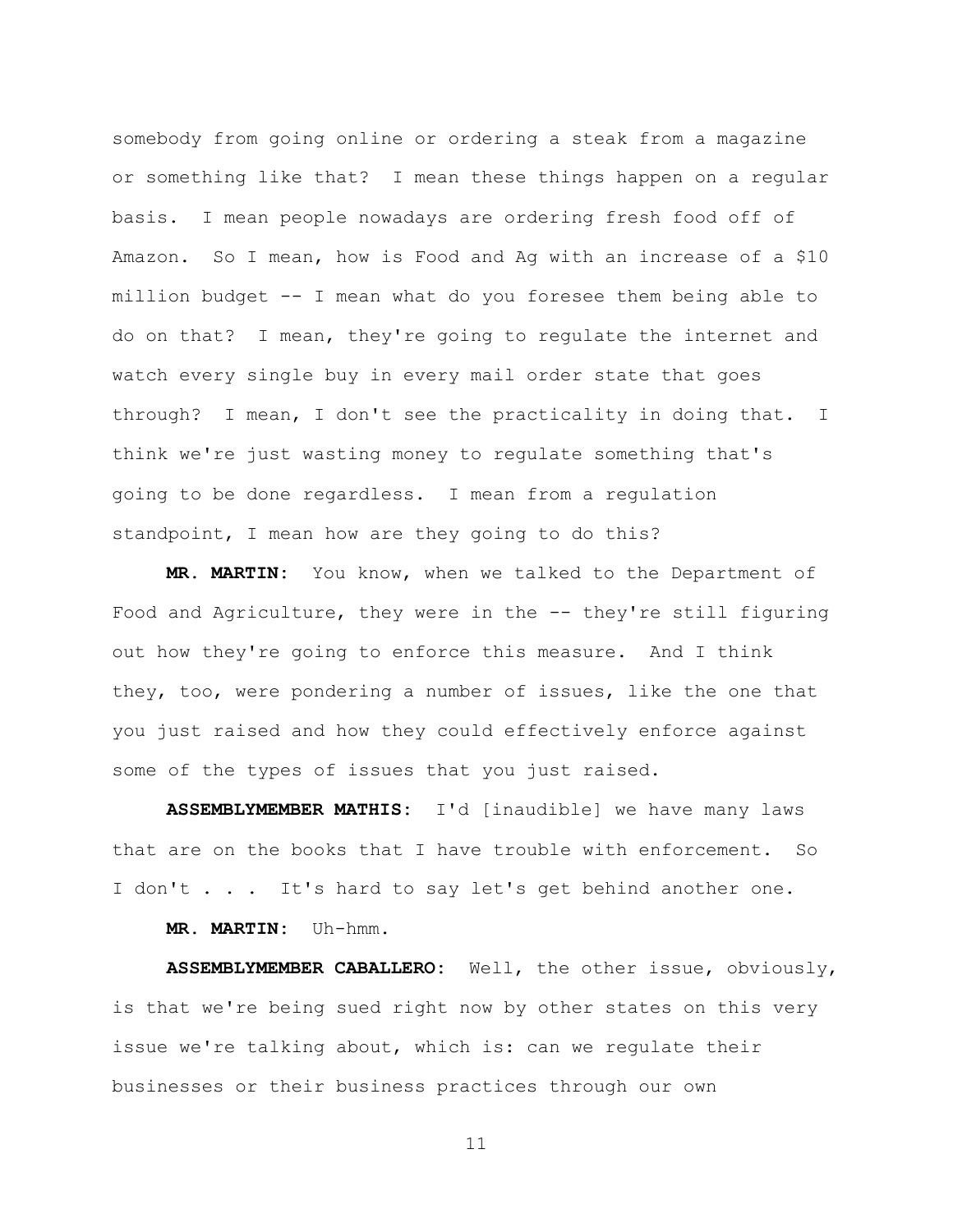regulatory process? So obviously, that's probably something the courts are going to have to decide in terms of constitutional issues.

But are there any questions for this gentleman? If not, we'll move on to our second panel. Thank you very much. Appreciate your overview.

Panel number two is Crystal Moreland from the Humane Society of the United States. Welcome.

**MS. CRYSTAL MORELAND:** Good morning, Madam Chair and members. Thank you for allowing me to testify in front of the committee about the importance of Prevent Cruelty to Farm Animals Act. In 2008, California voters overwhelmingly approved Proposition 2 with nearly 64 percent of the vote, establishing that hens, pigs, and calves statewide must be able to stand, lie, turn around, and extend their limbs, with an effective date of 2015. Two years later, in 2010, the California Legislature enacted AB 1437 to apply Prop. 2 standards to eggs sold statewide regardless where they are produced.

Although many producers invested to convert their operations to cage free after the passage of Prop. 2 to properly be in legal compliance, others pushed for a disingenuous interpretation of the law to keep hens in cages. Furthermore, in the decade since the passage of Proposition 2, the marketplace in states such as Massachusetts have adopted even stronger food safety and animal welfare requirements. The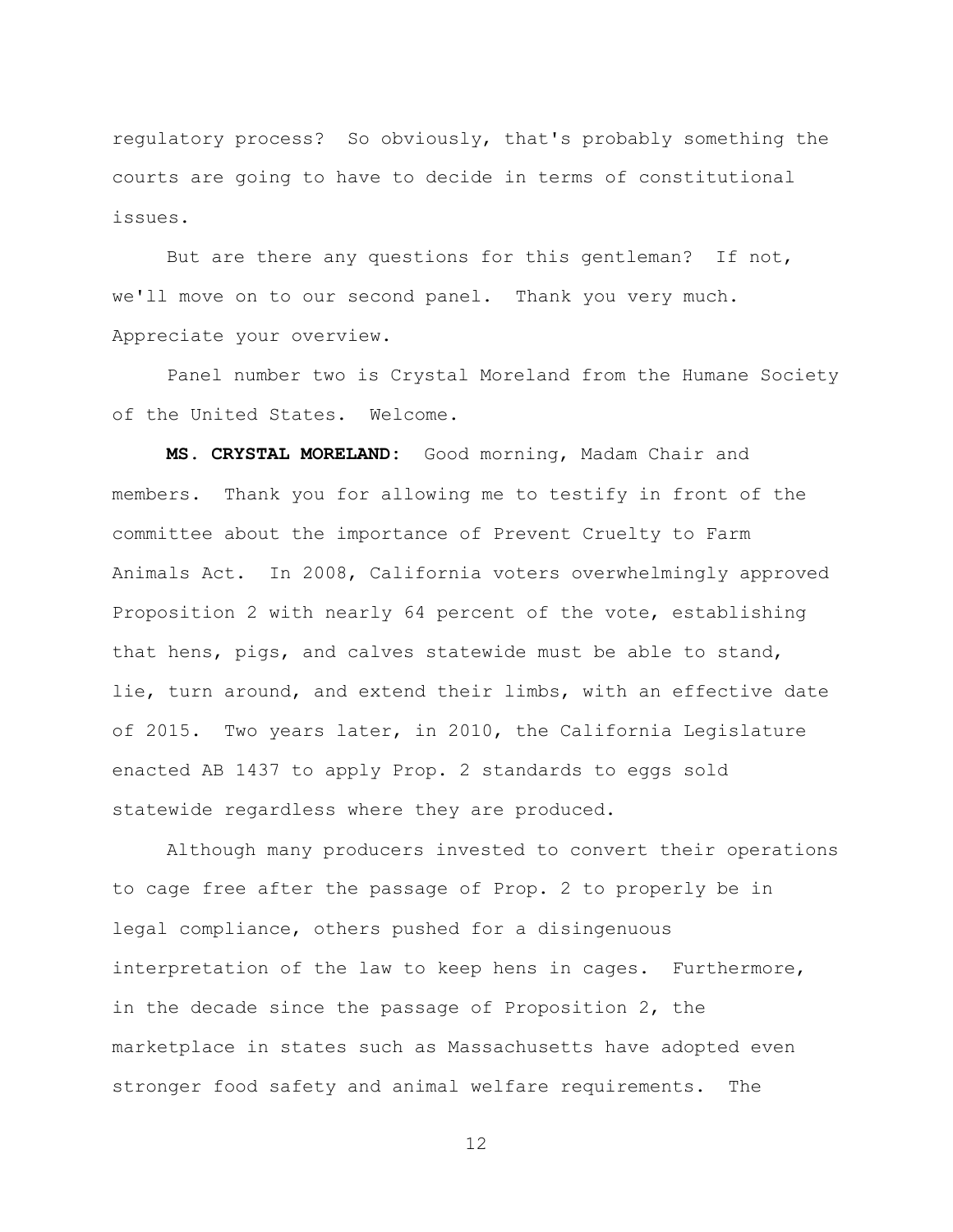measure will simply insure that California isn't lagging behind.

The only legal means to modify Prop. 2 is via a ballot initiative, which the proposed Prevention to Cruelty to Farm Animals Act properly does. This measure would upgrade current animal cruelty and food safety laws to insure that calves raised for veal, egg-laying chickens, and breeding pigs are given more space, including cage-free conditions. It would also insure that veal, eggs, and pork sold in the state meet this modest animal welfare and food safety requirement.

More than 660,000 California voters have signed the petition in order to qualify this measure. The initiative is backed by a large coalition of leading national and state animal protection nonprofits, food safety and consumer organizations, as well as hundreds of California veterinarians. Key egg producers are also backing this new measure, recognizing that good business and better treatment of animals are in alignment. Since the passage of Prop. 2, 300 major food retailers have committed to phase in cage-free purchasing practices. This movement of 90 percent of the food retail sector demonstrates our ideas are solidly in the mainstream and practical forum of food procurement and sale perspectives.

We recognize the transition to cage free cannot suddenly happen in 2025, which is the date that a large number of retailers choose as the deadline for their commitments. Farmers need to build new housing systems year by year in order to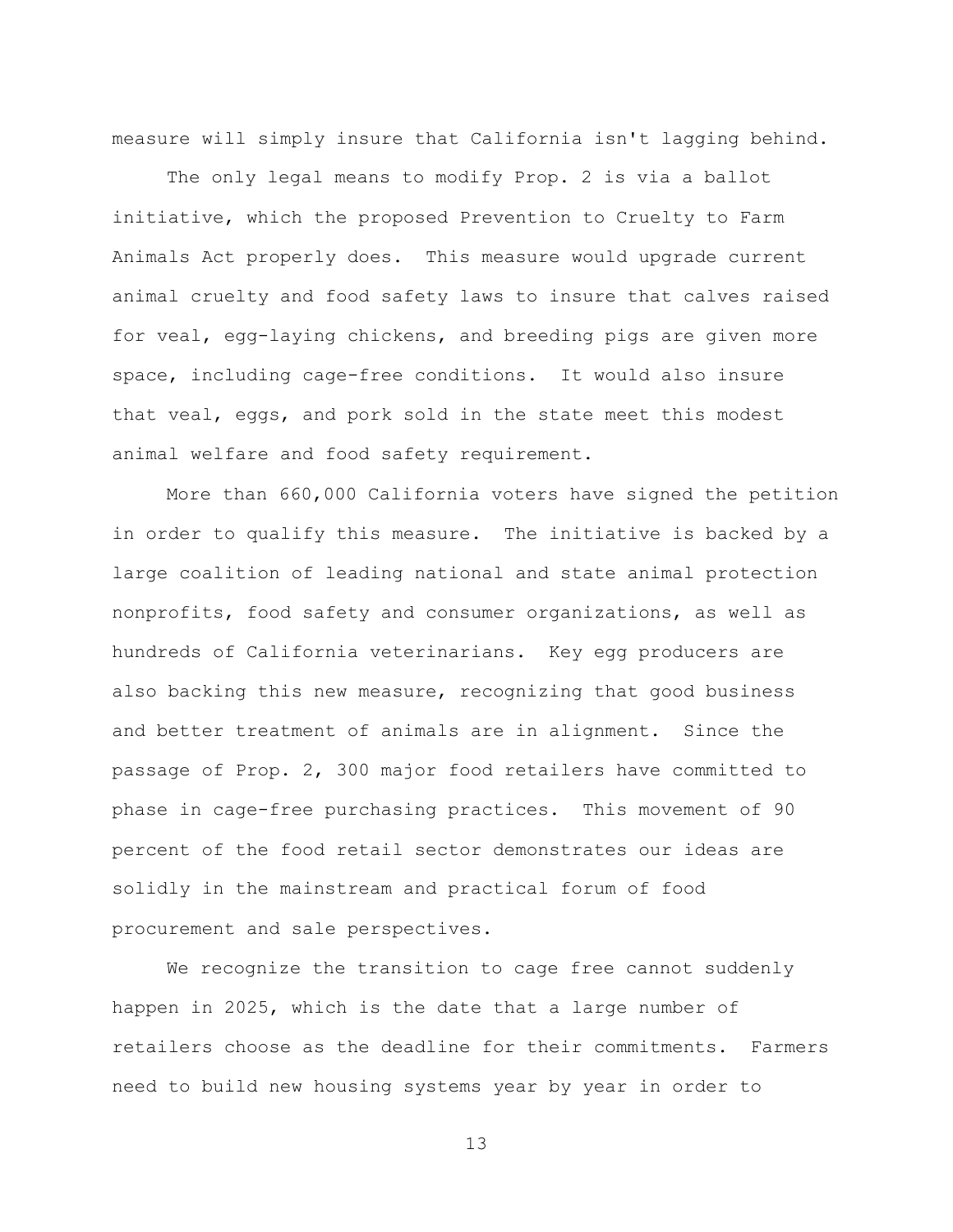convert the entire egg industry to cage free by that date, given the magnitude of this conversion and the billions of dollars that must be invested. Some major food retailers, such as Costco, Compass Group and others, have made cage-free pledges that are much sooner to take effect, and they are in need of farmers who have made investments in cage-free systems to fill their shelf space. That's what our new California ballot initiative does. This proposed measure would upgrade the law by triggering a shift towards cage-free housing systems for egglaying hens, veal calves, and breeding pigs. The transition for egg producers will happen over a multi-year and multi-step period to insure an orderly transition to cage-free systems.

California has already been a leader in the production of cage free. However, in order to have a thriving, growing industry in California, there has to be certainty for producers. If they are implementing new practices, which is the way the market is growing, they need certainty that they will be able to sell their eggs, pork, and veal from these systems so they can have a plan and invest appropriately. It will also insure that California will have a competitive edge in supplying the enormous burgeoning cage-free market.

Time and time again, we've seen that voters learn the truth about factory farming and its strong relation to food safety; and they are ready to embrace a new vision for agriculture, one that enshrines their ethical values and principles. Our current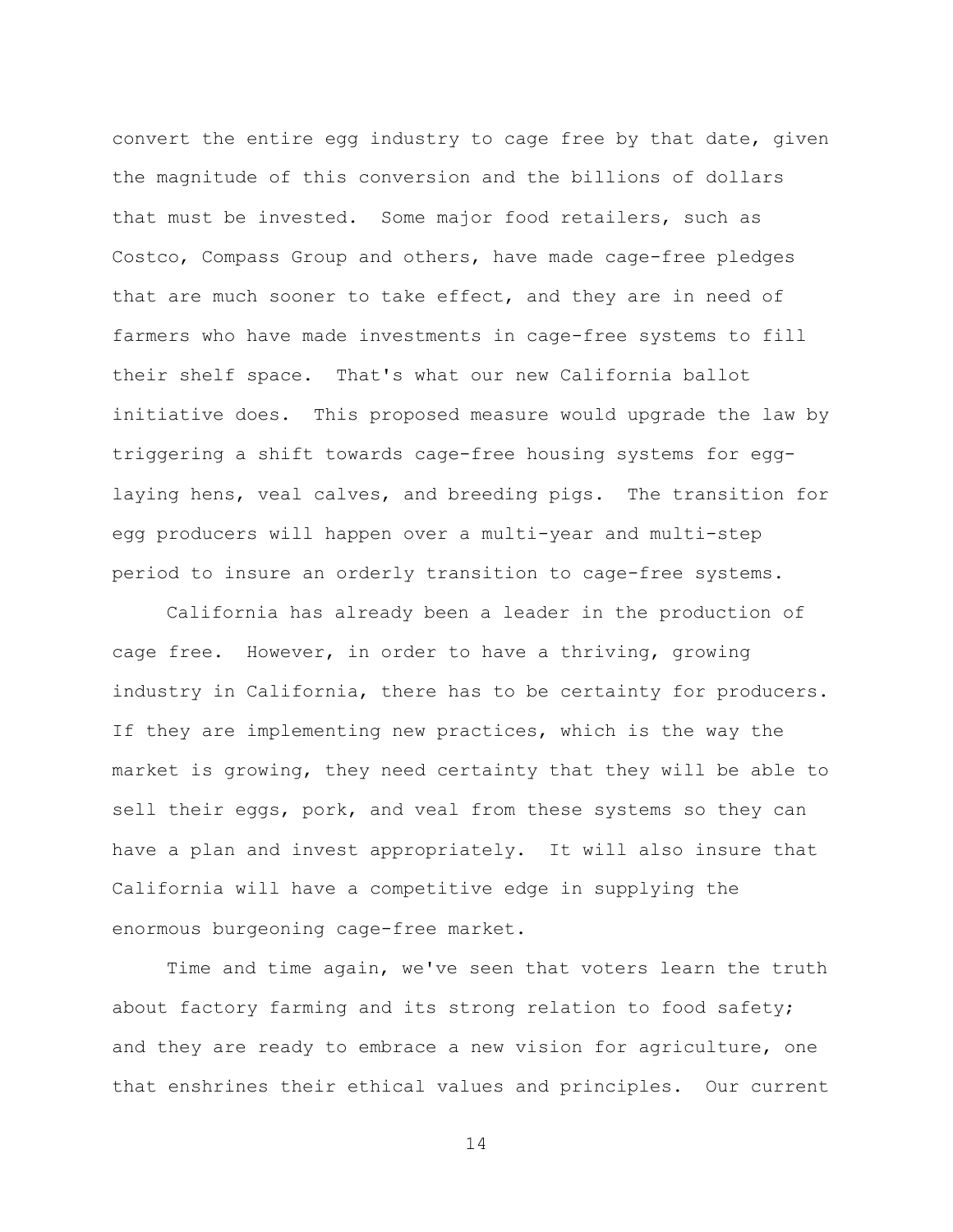polling shows the favorability for California voters of this measure at a staggering 72 percent of both Democrats and Republicans. These days it's hard to find any issue with such a widespread bipartisan support.

California has long been a leader in innovation and creating change that the rest of the United States strives to follow. Passage of this ballot initiative will stand true to that record. A win with this proposition on election day will be good for animals, consumers, and farmers trying to do the right thing. Thank you. And I'd like to defer the rest of my time to Dr. Jim Reynolds, who is a farm animal veterinarian and endorser of this measure.

**DR. JIM REYNOLDS**: Welcome and thank you, Madam Chairman. Thank you for the opportunity to speak in support of the act. My name is Jim Reynolds. I was raised on a dairy in San Diego, quite a while ago. I graduated from U.C. Davis Veterinary School in 1982 and have practiced bovine medicine in several areas of California in private practice. I completed a residency with the California State Health Department and was chief of service for dairy production medicine for U.C. Davis Veterinary School for 12 years in Tulare.

I am currently a professor of large animal medicine and welfare for Western University Health Services College of Veterinary Medicine in Pomona, California. I've worked internationally in livestock production, humanitarian aid, and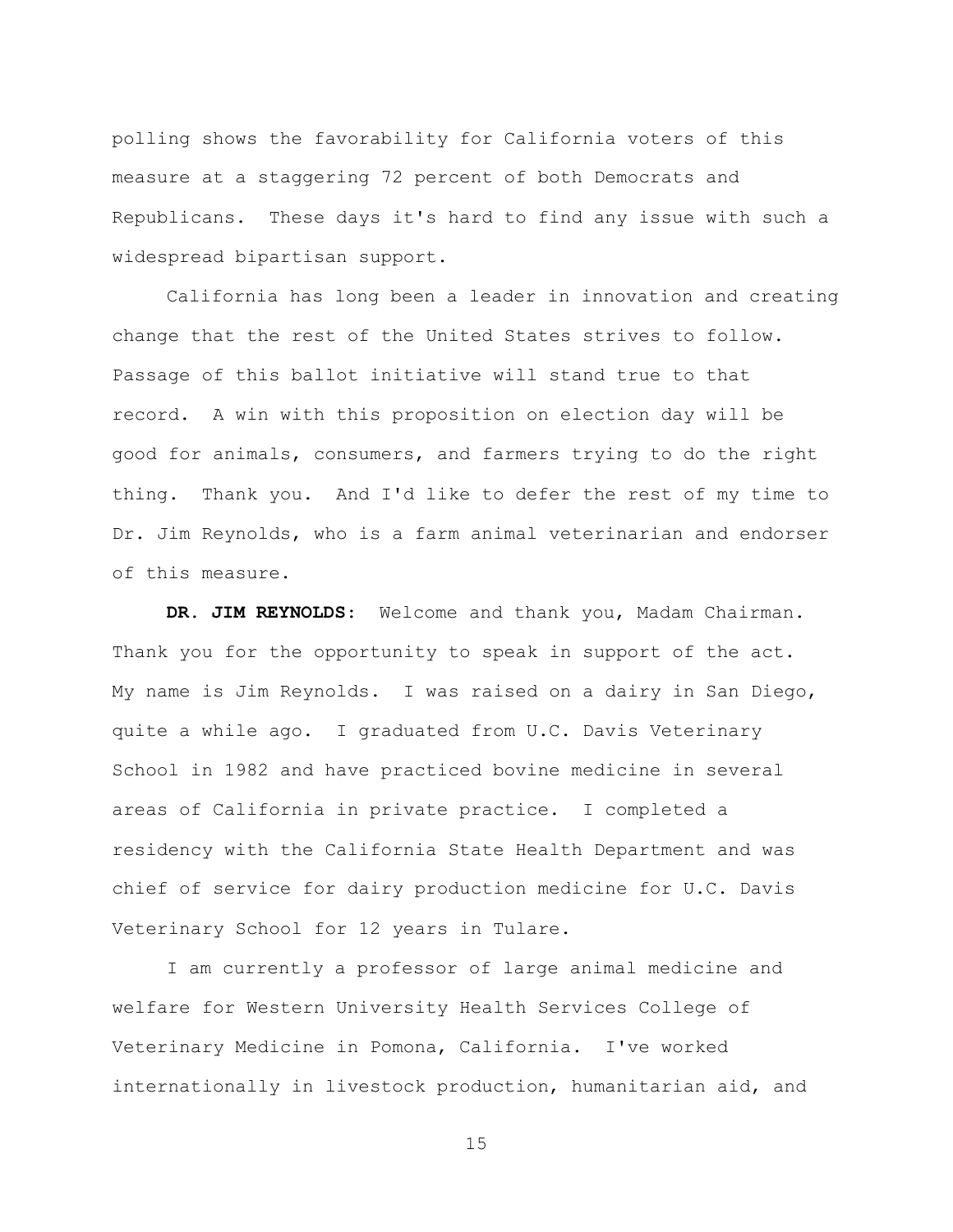animal welfare. My background includes, I have chaired the American Veterinary Medical Association and the American Bovine Association of Bovine Practitioners Welfare Committees. I'm currently a member of the California Veterinary Medical Association Welfare Committee. And I am board certified in the specialty area of animal welfare.

I believe that when we use animals for our purposes, including raising them for food, we have responsibilities to the animals. We must provide them with good lives and provide basic common sense principles. These basic needs include, among other things, enough space so they can move, exercise, socialize, and express typical behaviors. This is sometimes called the social contract we have with animals.

The salient parts are sows, hens, and veal calves are all sentient, intelligent animals that have emotions and feelings. These animals have behavioral needs that include the need to socialize, groom, exercise, and express other species-typical behaviors. The science of animal welfare is very clear that these animals need more space than gestation crates, poultry cages, and veal crates allow. Animals confined in these small spaces demonstrate stereotypies, boredom, and have increased rates of metabolic and infectious diseases. Gestation crates, poultry cages, and veal crates are not there for the benefit of the animals but the ease of management of the producers. Confinement of animals in these spaces that do not allow them to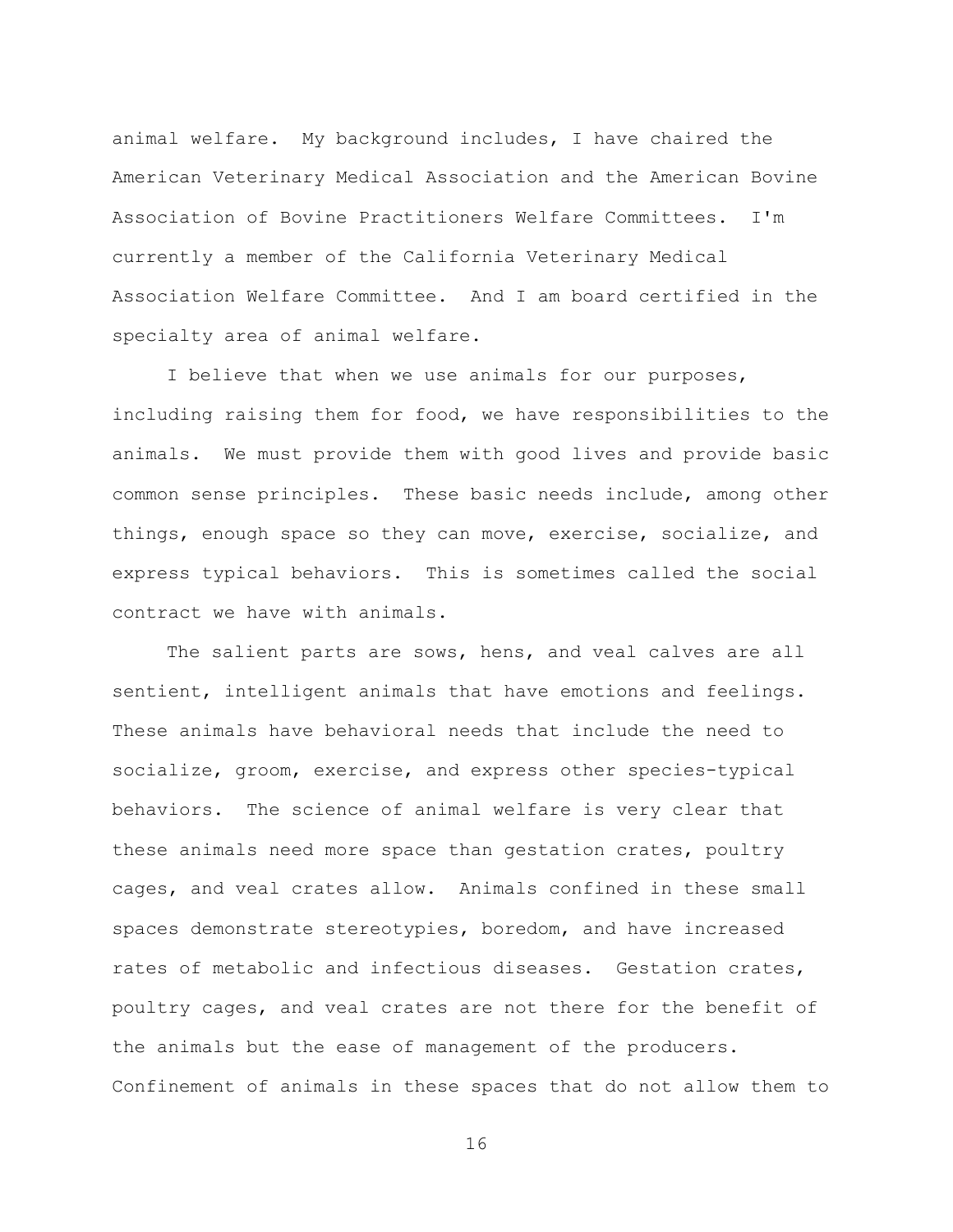move or socialize is inhumane. The act will provide a compromise between what animals involved want and need and what commercial livestock production wants to provide.

I think we'll take questions.

**ASSEMBLYMEMBER CABALLERO:** Ms. Aguiar-Curry.

**ASSEMBLYMEMBER AGUIAR-CURRY**: Thank you. A couple of questions. So you wrote Prop -- we had Proposition 2, and you wanted cage-free housing. Why did you not write Prop. 2 to require cage-free housing then?

**MR. KURT ONETO:** Sure, Assemblymember, Kurt Oneto on behalf of the coalition in support of the initiative. You know, this is an incremental process. Prop. 2 was, I think, the first in the nation of its kind. And so it's sort of incremental in terms of phasing in and not trying to be too drastic in terms of the producers' costs. So it's a step-by-step approach. It makes it easier both for the producers to handle and, in addition, for the market to adjust as well.

**ASSEMBLYMEMBER AGUIAR-CURRY**: So we required farmers to upgrade at millions and millions and millions of dollars. So we have this next phase coming in. What's it not . . . How can I be guaranteed you're not going to come back in a couple of years and require more regulations on our farmers?

**MR. ONETO:** Sure. Well . . .

**ASSEMBLYMEMBER AGUIAR-CURRY**: Because you just said it was phased in. So is this the end of phases or will you have more?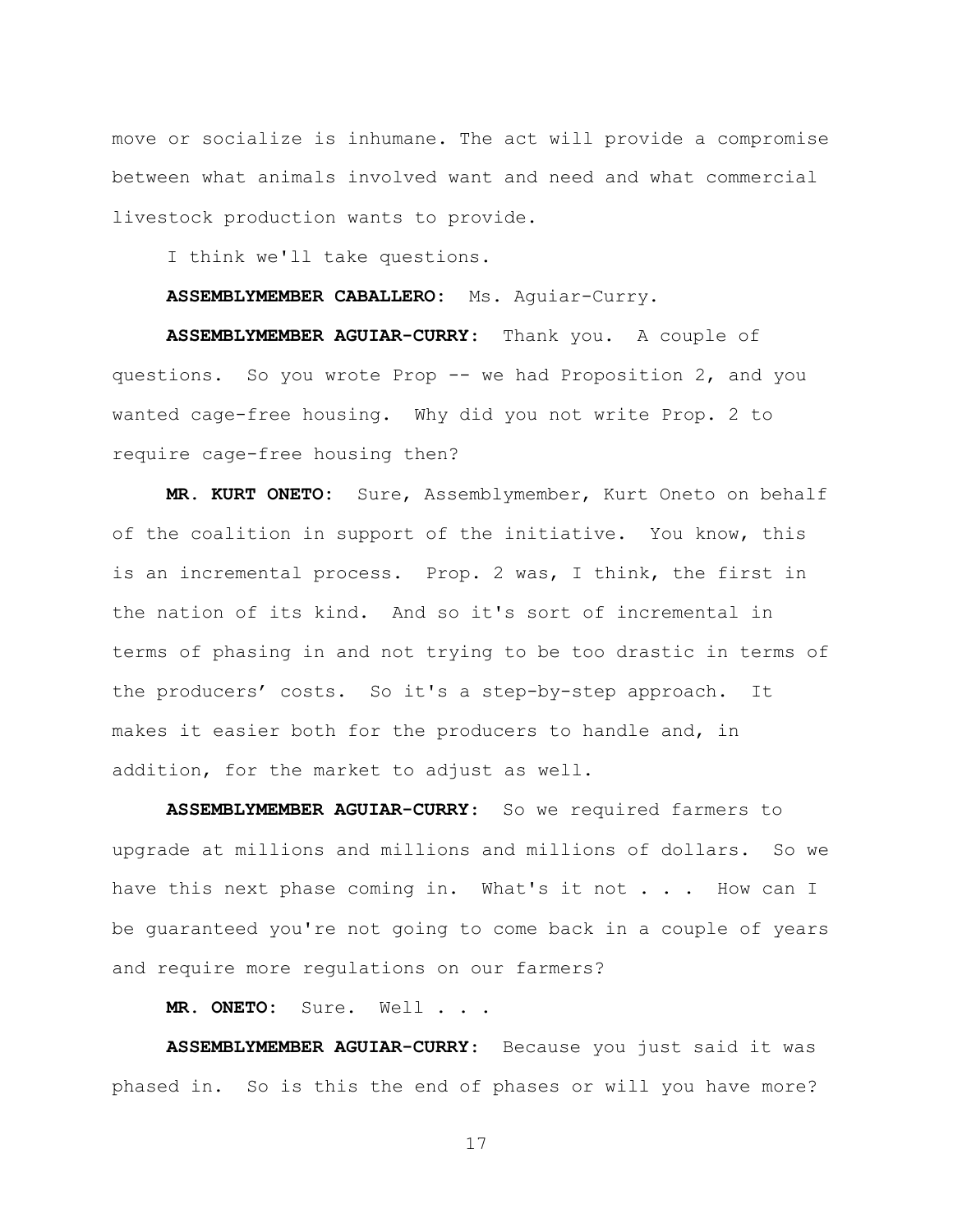**MR. ONETO:** This measure, at least for hen confinement, the ultimate -- the end result is that it adopts the industry standard as the final sizing requirements for poultry cages. So it's whatever is in the industry's sort of best practice. That's what the initiative requires. So it moves over to what the poultry industry has determined to be the most appropriate housing standards. That's in the initiative. It's the 2017 United Egg Producers animal husbandry guidelines.

**ASSEMBLYMEMBER AGUIAR-CURRY:** I just . . .

**MR. ONETO:** So it's . . .

**ASSEMBLYMEMBER AGUIAR-CURRY:** I don't want to see this getting out of control. I mean, you know, I understand -- I'm all for making sure things are humane. But I also have to go back to the cost to the farmer, the cost to the economy, the cost to my consumers. And I got to tell you, I really worry about my consumers, if there's anything. A lot of my people are on limited income, and chicken is one of the top products that they eat. And so every time something goes up, everyone says the state of California is so expensive, you know. This is just one of them. And . . .

**MR. ONETO:** Sure. Crystal, do you want to talk about cost? **MS. MORELAND:** Yes. So the initiative only covers eggs. **ASSEMBLYMEMBER AGUIAR-CURRY:** Right.

**MS. MORELAND:** So, shell and liquid eggs. And with companies like McDonald's and Walmart making these conversions,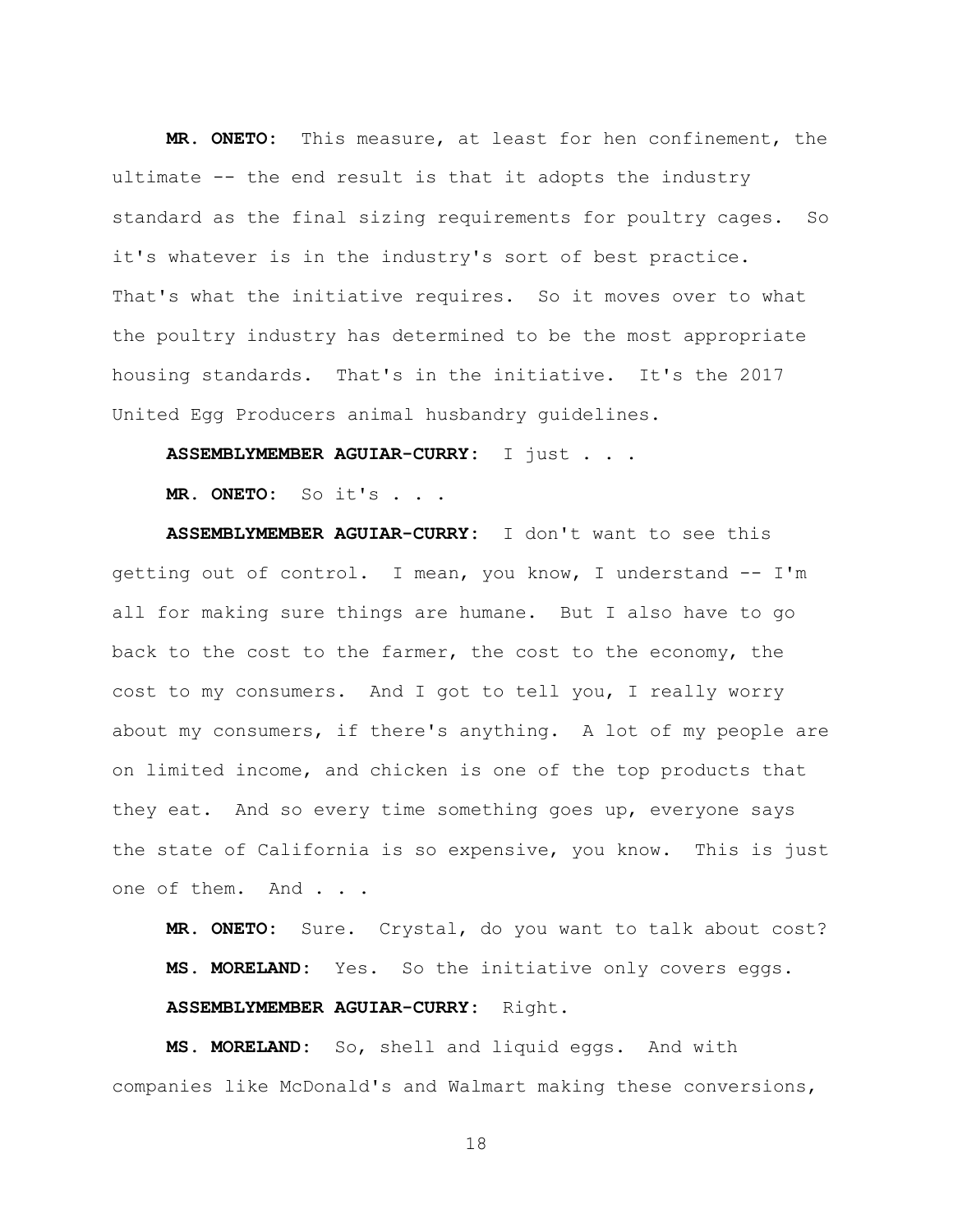that really specialize in keeping prices low, there's been a lot of studies done in what the cost transfer to consumers would be -- and that ranges about 1 to 2 cents per egg that consumers would have the impact of.

**ASSEMBLYMEMBER AGUIAR-CURRY:** I find that so hard to believe. I don't know if you've been in to buy eggs recently, but they've gone sky high. So anyway, okay. Thank you.

**ASSEMBLYMEMBER CABALLERO**: Well, and it's not just -- it's in comparison to states that don't have the same regulations. The difference is fairly significant.

Mr. Mathis?

**ASSEMBLYMEMBER MATHIS:** Yeah. I mean how many more phases do you guys have?

**MR. ONETO:** Well, again, Assemblymember Mathis, this can only be changed by the voters. So you know, it . . .

**ASSEMBLYMEMBER MATHIS:** I understand that.

**MR. ONETO:** It doesn't take, you know . . .

**ASSEMBLYMEMBER MATHIS:** [Inaudible]

**MR. ONETO:** That won't be -- you know, that slows the process.

**ASSEMBLYMEMBER MATHIS:** And that's why the proposition . . . **MR. ONETO:** I'm sorry.

**ASSEMBLYMEMBER MATHIS:** You said you have a plan to phase in. So what is your ultimate goal?

**MR. ONETO:** Well, we started with, as you . . .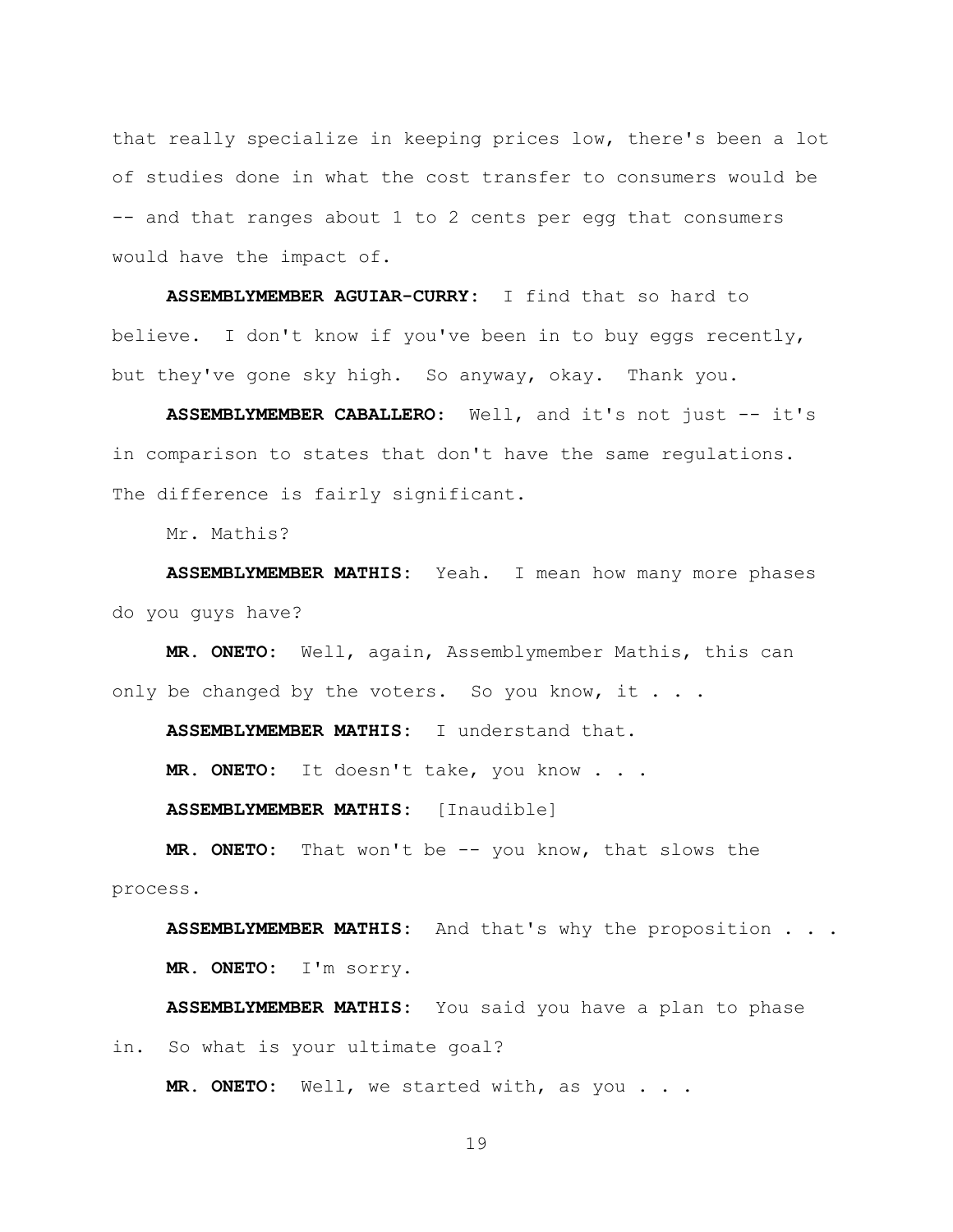**ASSEMBLYMEMBER MATHIS:** You could have wrote this into Prop. 2, and you didn't because you wanted to move incrementally. And you've cost industry in California over \$250 million. You've increased the cost of eggs, which has a net increase on other state budgets, not just Food and Ag. But I mean, you also have to look at the number of . . . You know, our programs like WIC and CalFresh give eggs to families who are in need, which is then another incurred budgetary, you know, for the state. We have to eat that cost.

And so, I mean, does the LAO -- I should ask this question with the LAO. LAO, do you have any numbers on the increased costs for the WIC programs or CalFresh and numbers on how many families are getting eggs and the increased cost to the state there?

**MR. MARTIN:** Shawn Martin, Legislative Analyst Office. I don't have that information available to me right now to share with you. I know that they -- that included in the measure there is a provision that, as I understand it, that would require that the measure supersedes the requirements on -- is it the supplemental nutrition program? But as for how much this would potentially increase cost for the programs that you just named, I don't have an estimate.

**ASSEMBLYMEMBER MATHIS:** Okay. I ask that because in my district we -- you know, 56 percent of my district is on some kind of social aid or Medi-Cal or something like that. And, you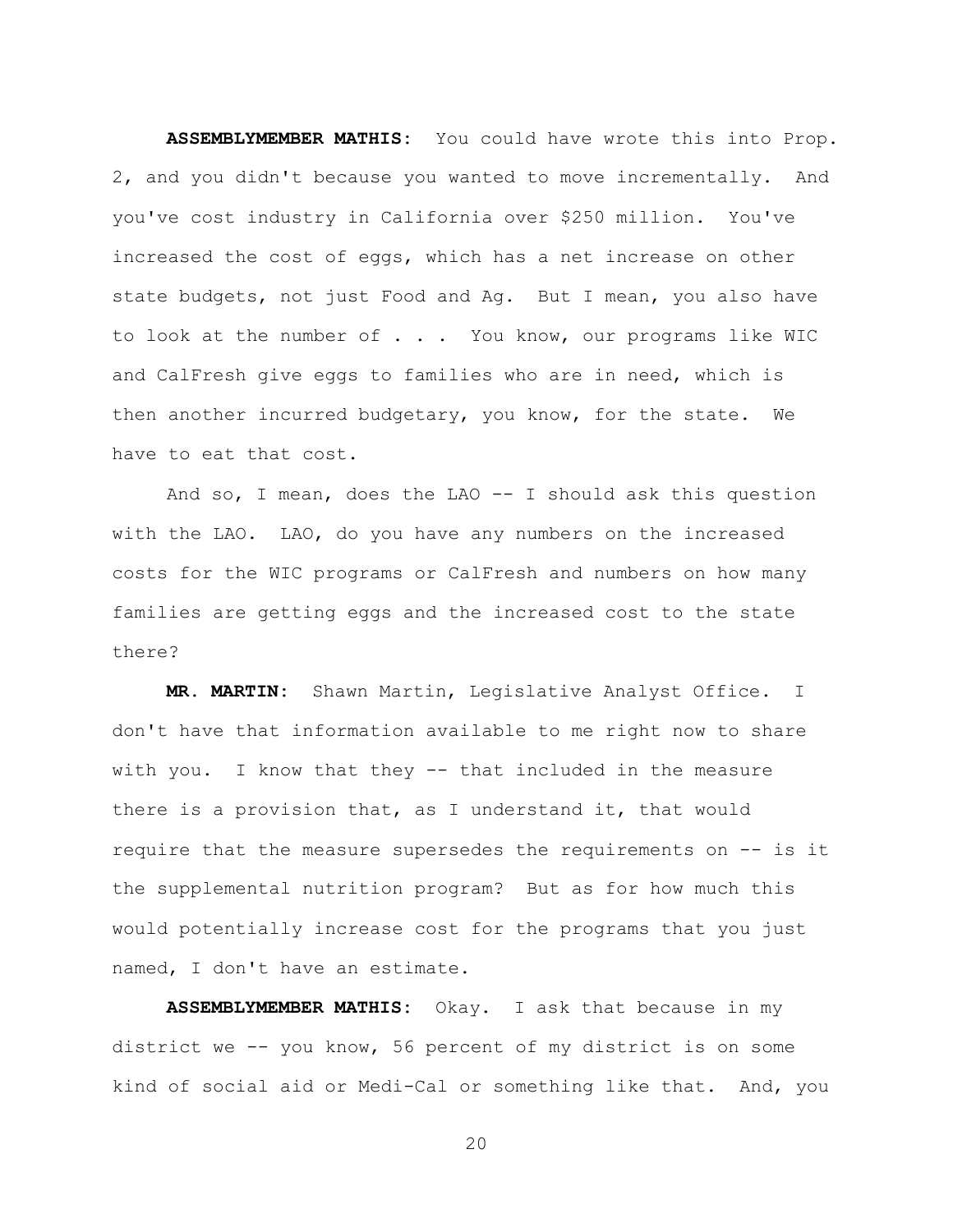know, the average income is under 35,000 a year. So as we go to increase these things -- and we're having a hard enough time insuring that families can literally feed their families versus having to make other choices on, you know, how much gas to put in their tank. And so, you know, here we are with another phase that could have been written in before. I just have a hard time seeing how families can digest all these increases. So . . .

**MR. ONETO:** Assemblyman Mathis, maybe I can elaborate on that. I think in 2008, there was much more disagreement between animal welfare groups and agriculture industry in terms of the proper -- or, you know, the confinement standards for animals. We've moved to a point now where in the initiative we adopt the United Egg Producers animal husbandry guidelines. So I think we've reached a point in that, sort of, in this phase in the process where there is actually agreement between animal welfare groups and producers of what the proper standards are. And I think that's a great development, frankly.

**ASSEMBLYMEMBER MATHIS:** But as you all just testified, the market's already doing this. You just said Costco's already adopting this. So if the market's already doing it on their own, what's the need for a measure?

**MR. ONETO:** To insure that there's no outliers in the market -- (excuse me) -- that all animals have the proper protections.

**ASSEMBLYMEMBER MATHIS:** So we're more concerned . . .

**ASSEMBLYMEMBER CABALLERO:** Well, the other thing is to set a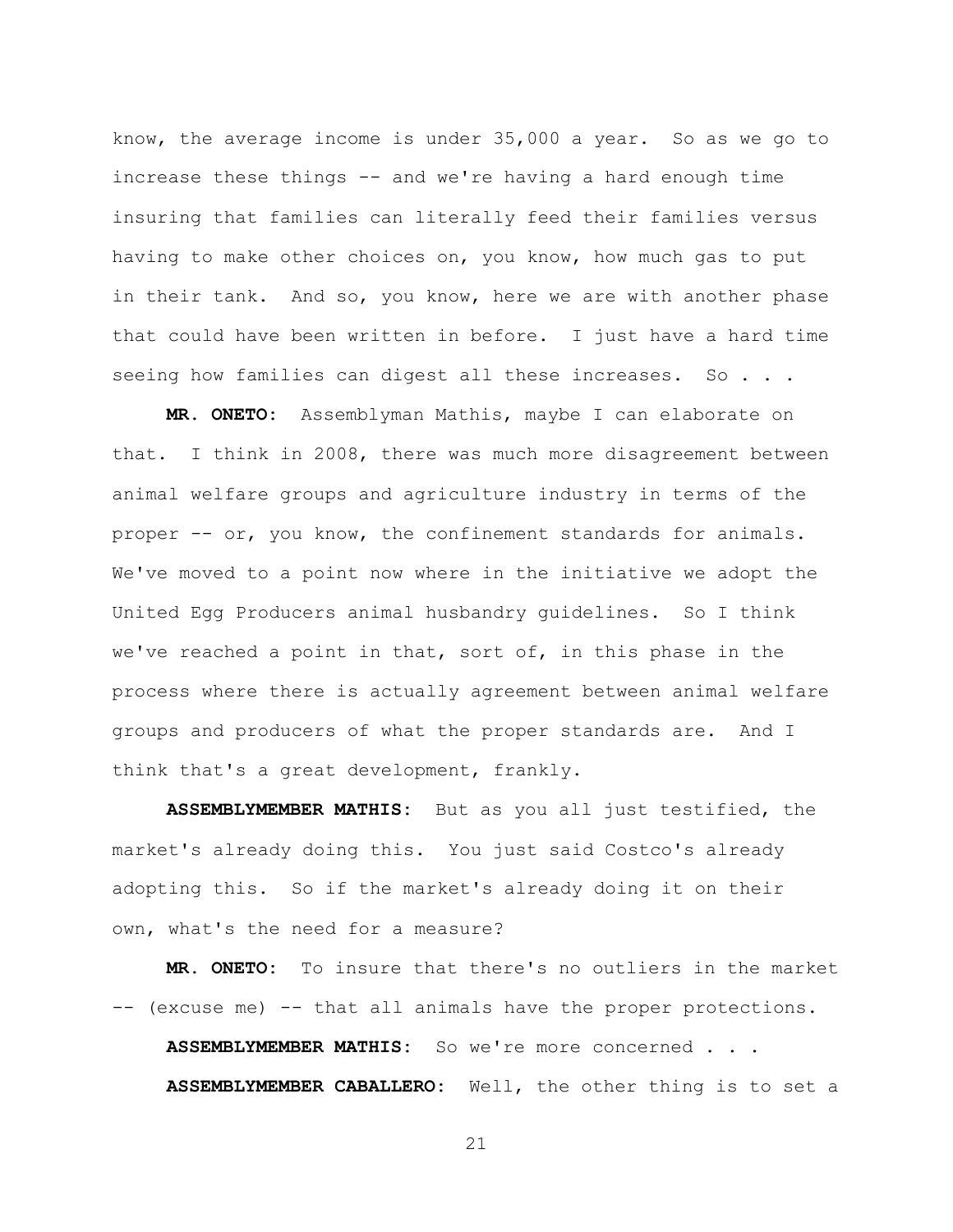date, right? I mean, that's what it does is it . . .

**MR. ONETO:** It does. That's correct.

**ASSEMBLYMEMBER CABALLERO:** . . . it reaches a date. And I think it's significant that there's agreement. My concern - and we'll hear from the opposition  $-$  is just whether the date works. I've had an opportunity to do ag tours all over the state of California, and I've had an opportunity to visit the farms. And I don't think there's disagreement about getting to this new standard. The question is amortizing the cost over time and then getting enough -- having enough time to actually move the equipment out and bring in new and have it line up with when the hens are producing from the hen perspective. So  $. . .$ 

**MS. MORELAND:** An important part that I hear from farmers who are looking to make these investments -- because they know the writing's on the wall. Prop. 2 was 13 years ago that this was -- this idea was adopted. And going back to what I said about providing certainty, banks need to understand that they also have -- that they're making the right investment to these farmers in loaning money, and that they're loaning money to something that is going to be bought by consumers, and that is going to be the mainstream idea. So it also does provide certainty for those financial institutions that want to help them upgrade.

**ASSEMBLYMEMBER MATHIS:** We're bound by consumers because, I mean, this is a vital part of our diet. This is the reason why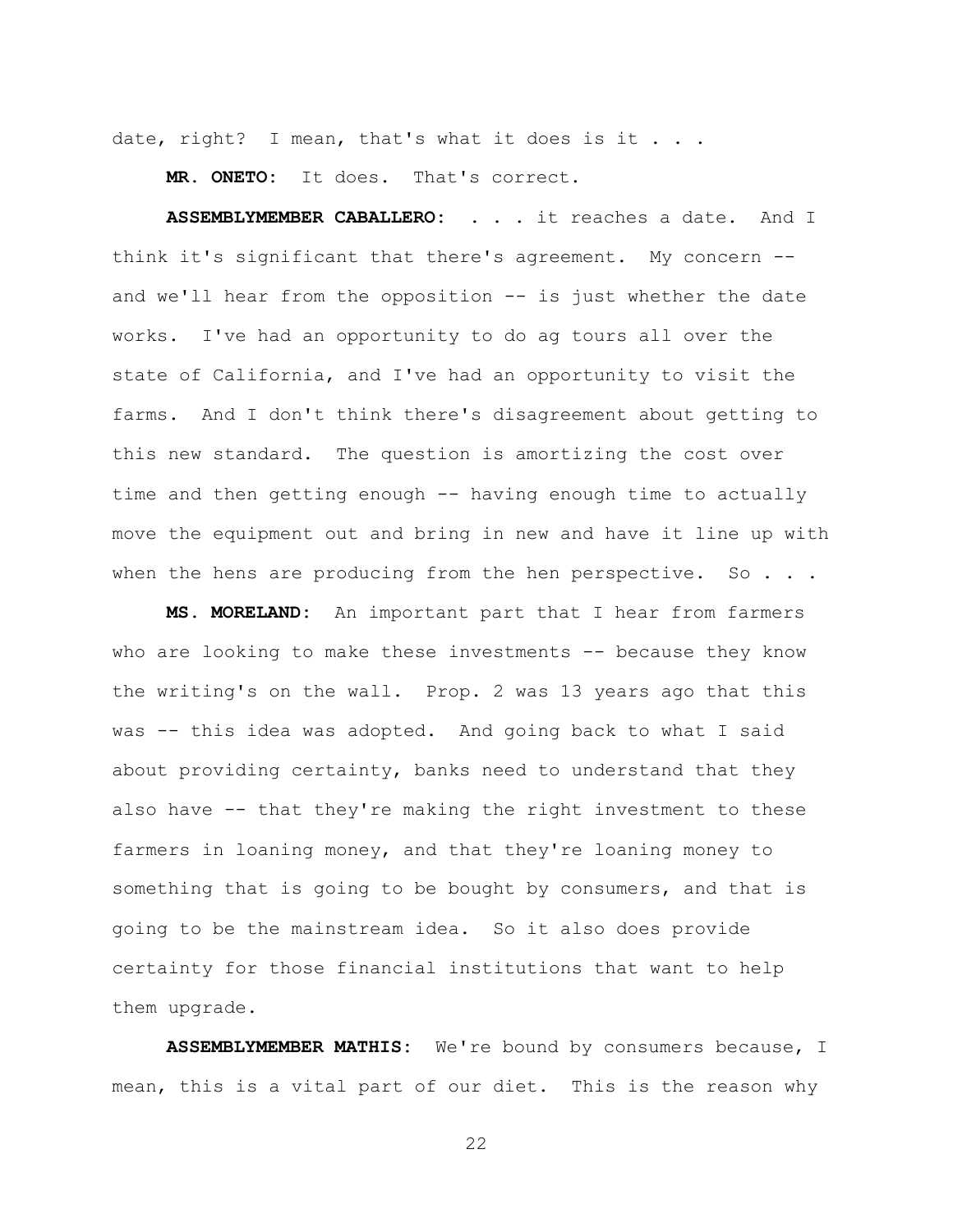WIC and CalFresh cover things like eggs under the program. So they're going to be bought because consumers won't really have any other choice. You know, other people up here on the dais might be okay with the increased additional cost to farmers and having to loan more money to them and everything else. And I'd like to see them prosper as it is. And I'm more concerned about, you know, money for the families that are out there struggling in California's over-regulatory system, as it is, for trying to provide for their families. And I just don't see how one more phase, as you all put it, is going to help families at the end of the day. Because we have too many families struggling as it is now.

And from a state budgetary standard, I mean, yeah, we just passed the largest state budget in history. There are so many programs that already got overlooked. And your measure is going to increase a burden on the state, and it's going to increase more regulatory markups. And we already have people that are struggling. So I mean, how is this going to help families out there that are struggling to get by?

**MR. ONETO:** Assemblymember, I think our studies show that the cost is about 1 to 2 cents per egg. We feel that's a [inaudible] welfare.

**ASSEMBLYMEMBER MATHIS:** Yeah, 1 to 2 cents per egg, on top of 12 cents a gallon increase, on top of everything else, my friend.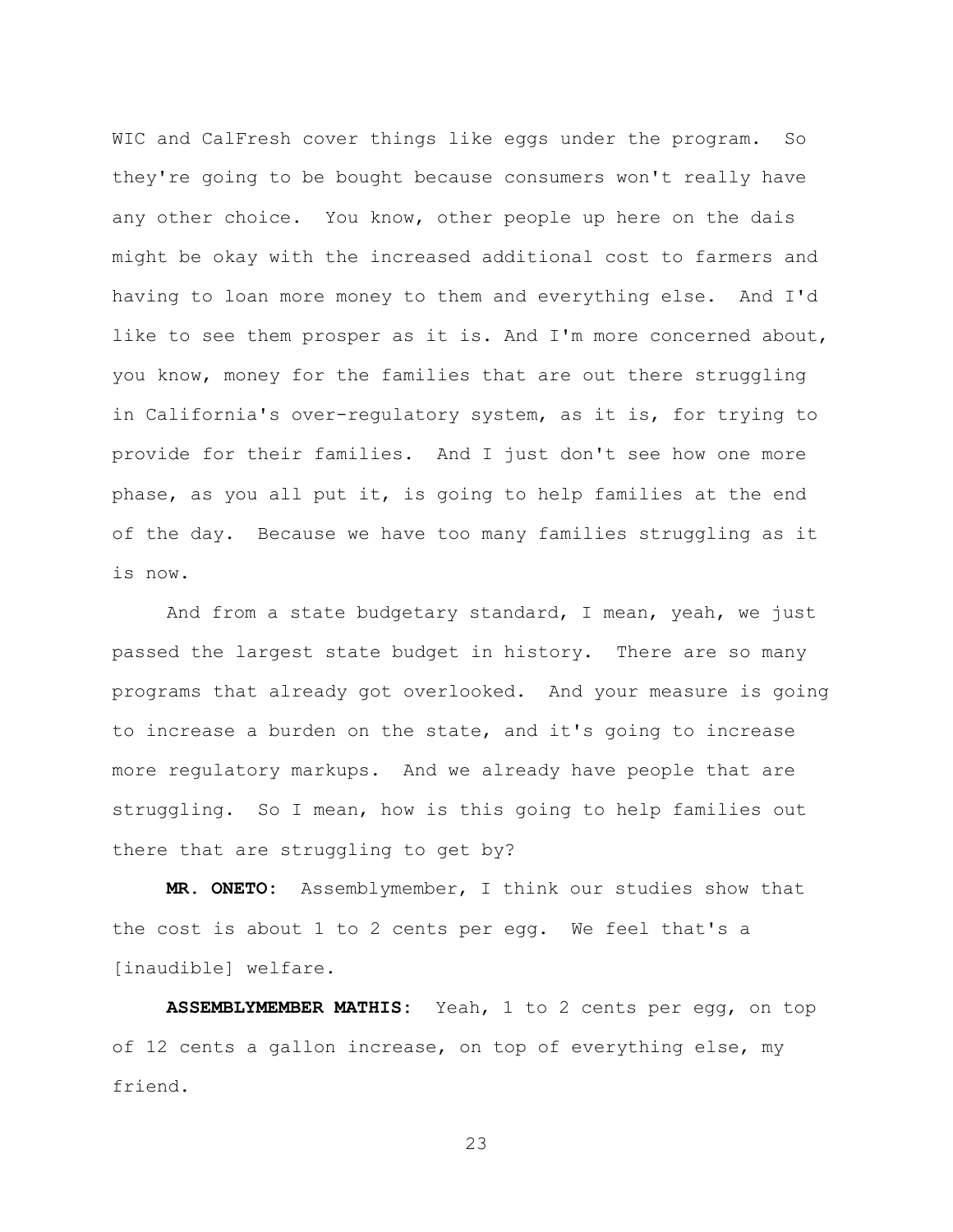**MR. ONETO:** This measure doesn't cover those other items, so we won't take credit or blame for those. But the cost is minimal in terms of the -- in terms of implementing this measure.

**ASSEMBLYMEMBER CABALLERO**: So Mr. Levine, you had a question?

**ASSEMBLYMEMBER MATHIS:** Yet another increase.

**ASSEMBLYMEMBER MARC LEVINE**: Sure. Yes. Thank you very much. And I thank you all for participating. This is great that we're able to have these hearings on these ballot initiatives.

I think that Prop. 2 in 2008 certainly moved the conversation. It was imperfect, and we've worked as a legislature to make it work for California. And perhaps you learned a little bit from that in your approach here. But I think, as you've heard in the conversation that we've had, there are a lot of issues that we deal with in the Legislature and we try to, you know, consider when we're making laws. And here you are using the initiative system to advance something when you actually could work with the Legislature to pass laws to get to the same effect that you wanted. Why would you go ahead and use the initiative system rather than actually being an advocate and working to pass laws?

**MR. ONETO:** Sure. I think I might be able to address that. Proposition 2 covers the same animals and, again, in more of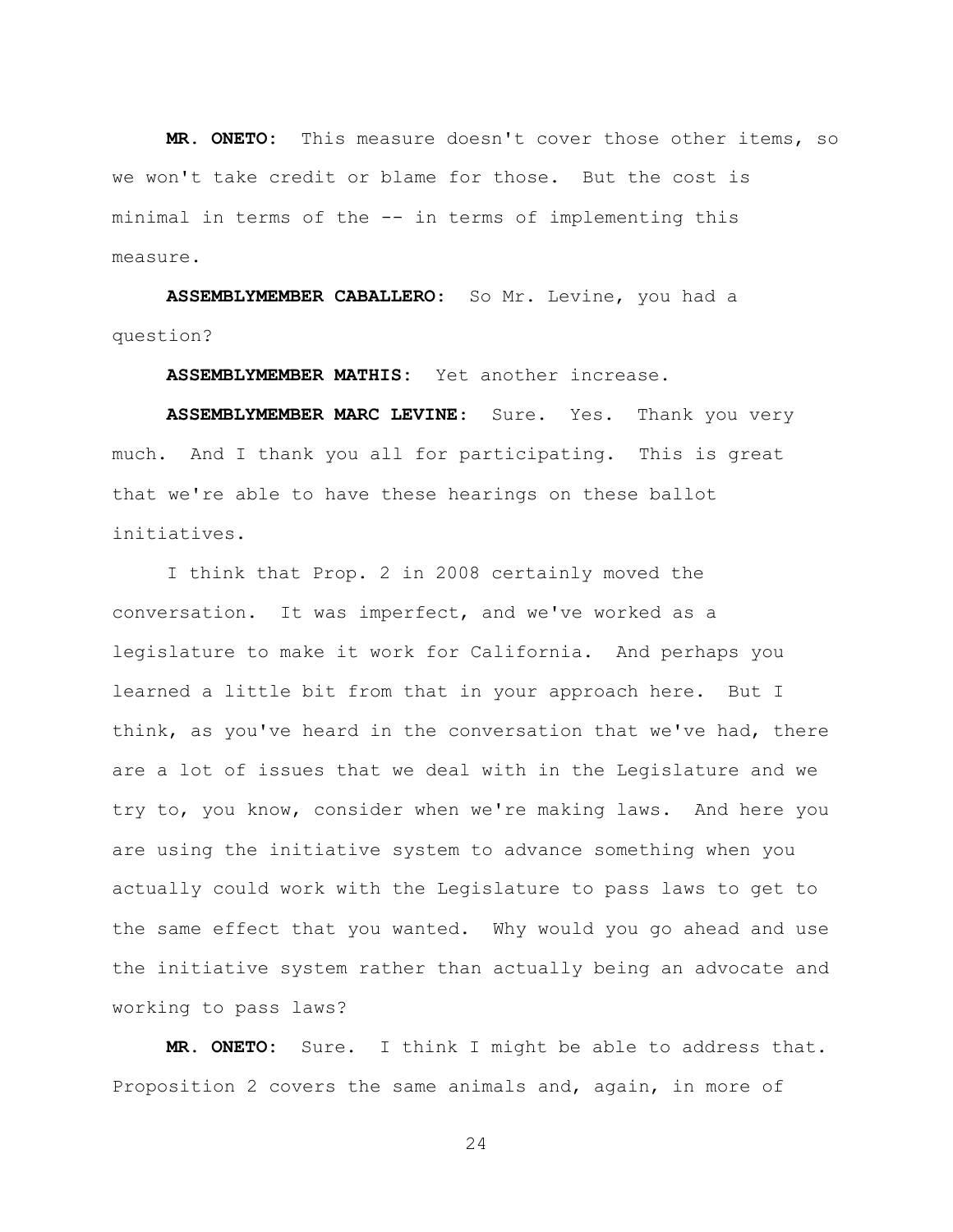a -- as I think you mentioned, Assemblymember -- as sort of the first step. There's no provision for legislative amendments.

**ASSEMBLYMEMBER LEVINE**: [Inaudible] said it was the first step.

**MR. ONETO:** Yeah. Oh, I'm sorry. Okay. There's no provision for amendments in this initiative by the Legislature for animal protection, so there is a need to have an initiative to modify these standards.

**ASSEMBLYMEMBER LEVINE**: And secondarily, how much extra money did your organizations raise in 2008, and are you anticipating raising -- doing it again 10 years later?

**MR. ONETO:** I don't have those numbers how much was raised, but that information's publicly available in the campaign reports on the Secretary of State's website.

**ASSEMBLYMEMBER MATHIS:** Since the LAO was unable to answer, how many of the signatures were paid versus unpaid?

**MR. ONETO:** So we . . . I don't have the exact breakdown, but I do know anecdotally that this campaign had more volunteer signatures collected than any other measure that will appear on the ballot in November 2018.

**ASSEMBLYMEMBER MATHIS:** And how much money did you guys spend on collecting signatures?

**MR. ONETO:** That is all publicly reported at the Secretary of State's website. That information can be found there.

**ASSEMBLYMEMBER MATHIS:** So I got to Google it -- or are you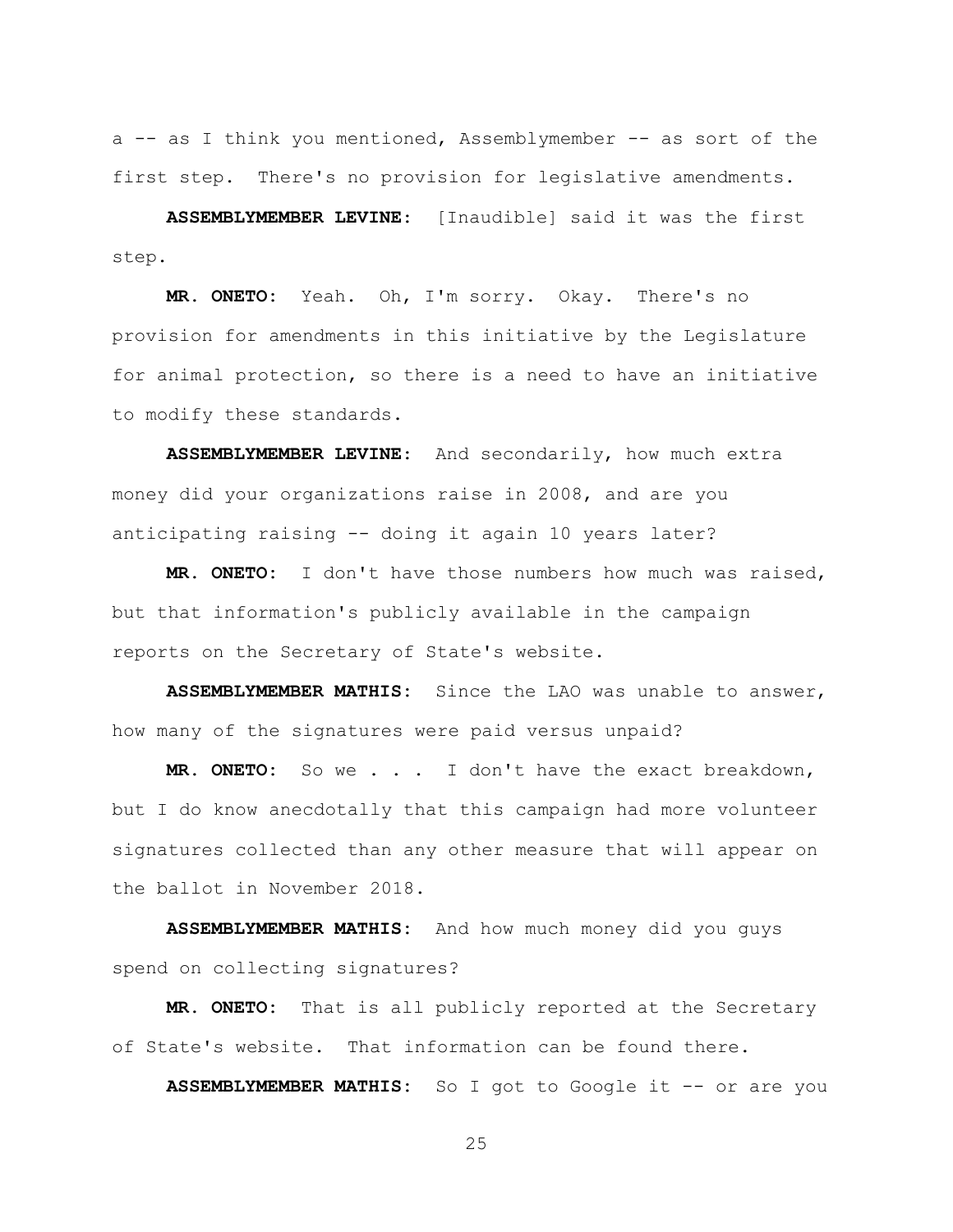going to give me the answer?

**MR. ONETO:** No. The California Secretary of State has that information on his web page.

**ASSEMBLYMEMBER MATHIS:** Yeah. I can ask Siri right now, but I'm asking you.

**MR. ONETO:** Oh, I don't have the number right in front of me. I would do the same thing. I would go to the Secretary of State's page and look as well. It's available to the public to look at.

**ASSEMBLYMEMBER MATHIS:** Yeah. Thank you.

**ASSEMBLYMEMBER CABALLERO**: Any other questions? Thank you very much. Appreciate your time.

Panel number three is John Bidell, JS West, egg producer; and Bradley Miller, the Californians Against Cruelty, Cages and Fraud Campaign. Welcome.

**MR. JOHN BIDELL**: Good morning. And I want to thank the committee for allowing me to speak today. My name is John Bidell, and I work for a 109-year-old family farm in Modesto, California, that raises chickens. And I am a third-generation chicken farmer, which my 78-year-old mother still does today. So I am very passionate about this issue. And I know it's going to be hot today, and I got to get back to work and make some eggs, so I've kept my comments written so I stay within my timeline. But there will be some passion.

This initiative is another poorly written and ill-advised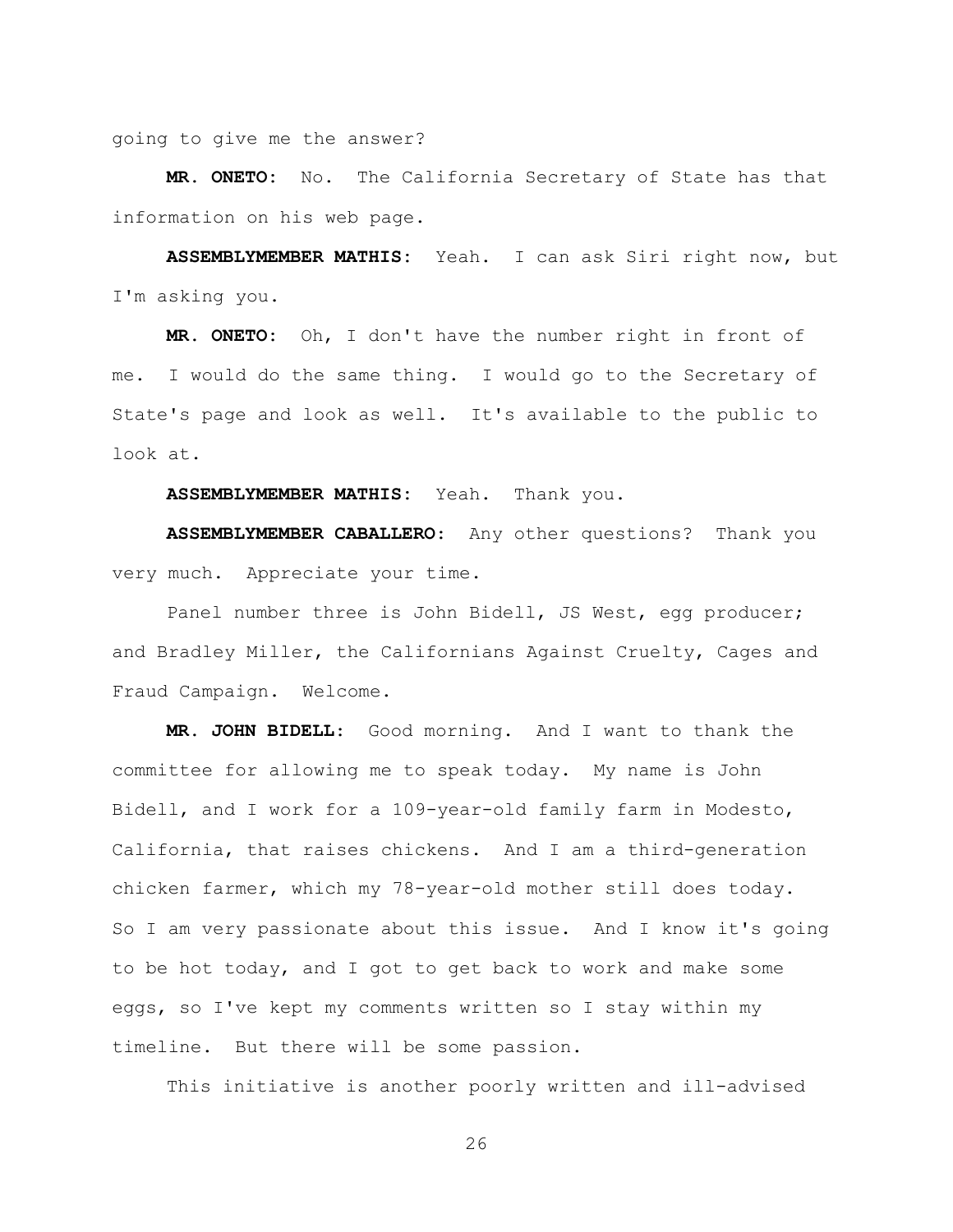attack on the egg industry only three years after complying with the nation's strictest housing standards for chickens, Proposition 2. California egg farmers just spent \$250 million, and the state lost the production of 7 million laying hens, forcing consumers to buy more expensive out-of-state eggs.

The local farm-to-fork movement took an arrow in the leg January 1, 2015, not to mention the jobs that were lost in the state and money that transferred directly into the Midwest egg farmers' pockets. Already limping from the last fight, now the same battle once again -- this time guaranteeing the death of even more family farms and less local food produced by Californians for Californians.

Animal wealth -- sorry. Animal welfare and health is everything to the chicken farmer. Most consumers have never been on a farm, much less understand the science of animal behavior. HSUS uses emotions and ignorance to get policies like this passed but never think about what this means to local, state, and national economies and our ability to provide locally grown products.

The egg industry has been moving towards cage-free production for decades. Major retailers/restaurants have made commitments to cage-free only eggs. They've been working directly with egg farmers, planning so supply and cost to consumers would be manageable -- 2025 has been the target date. And now, for some arbitrary reason, this needs to happen three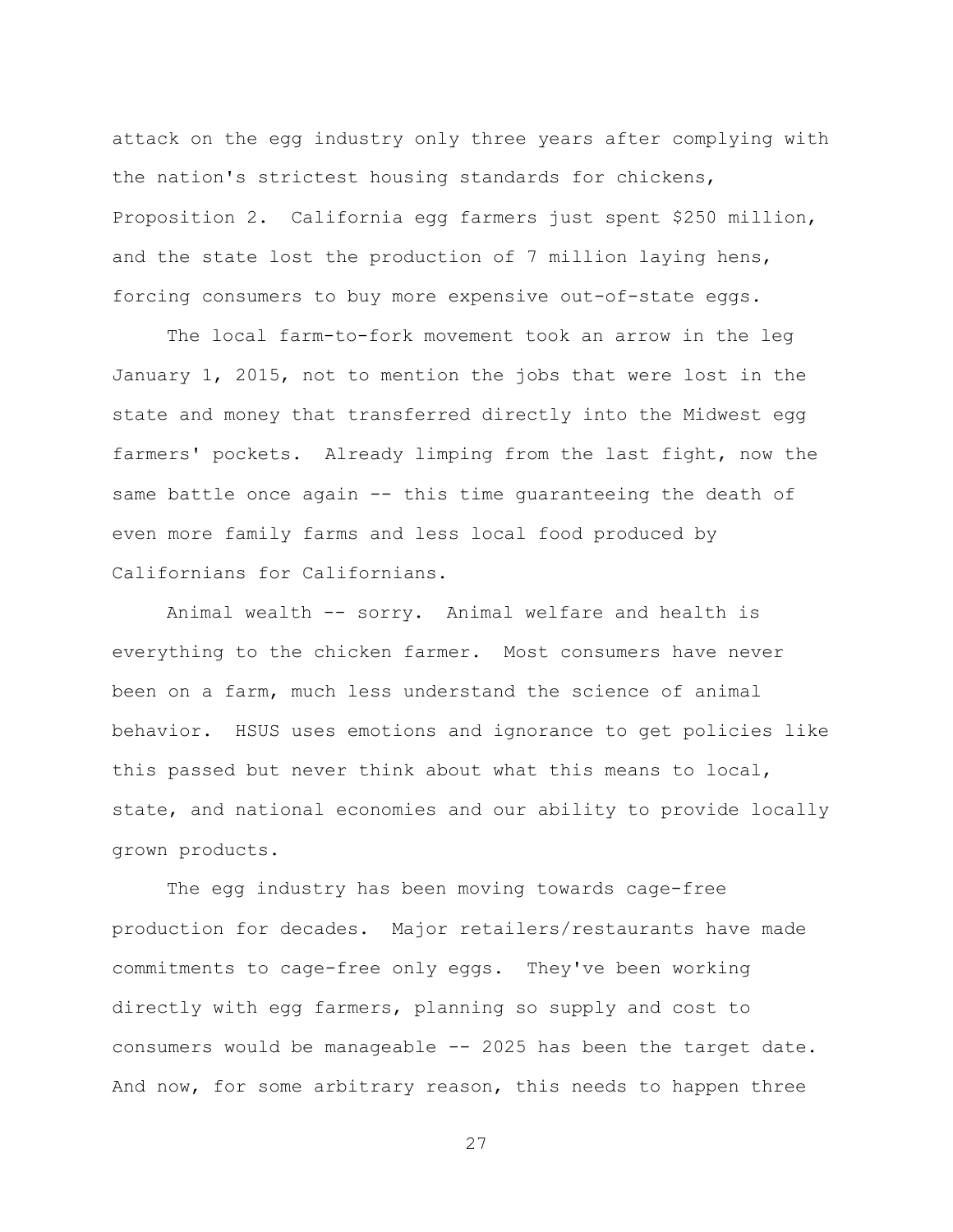years ahead of schedule. Three years may seem insignificant to most people, but the time necessary to build barns in this state with all the land use requirements is absolutely daunting.

So another \$250 million will be spent. Twenty-one percent of this state's cage layers will be sent out of state. And the major problem here is the timeline. ACEF, the Association of California Egg Farmers, are family farmers that have fed Californians for generations. The once largest egg-producing state in the nation is again being systematically whittled down through ill-designed initiatives like this. ACEF has always strived to provide Californian consumers with wholesome, affordable food.

The accelerated 2022 date will hurt the most economically challenged Californian families. The responsible course of action would be to recognize what major retailers and consumer trends have already planned for -- use a 2025 date. Stop forcing more economic burden on the state because one vocal group has misinformed people who do not truly understand all the issues.

How much will this cost? Will the lowest-income Californians have to bear the burden once again before we see the real problem here? Okay, in a perfect world, we would all live on small farms and produce our own food. Initiatives like this would never be considered. The reality is much different. Forty million hungry Californians depend on family farms and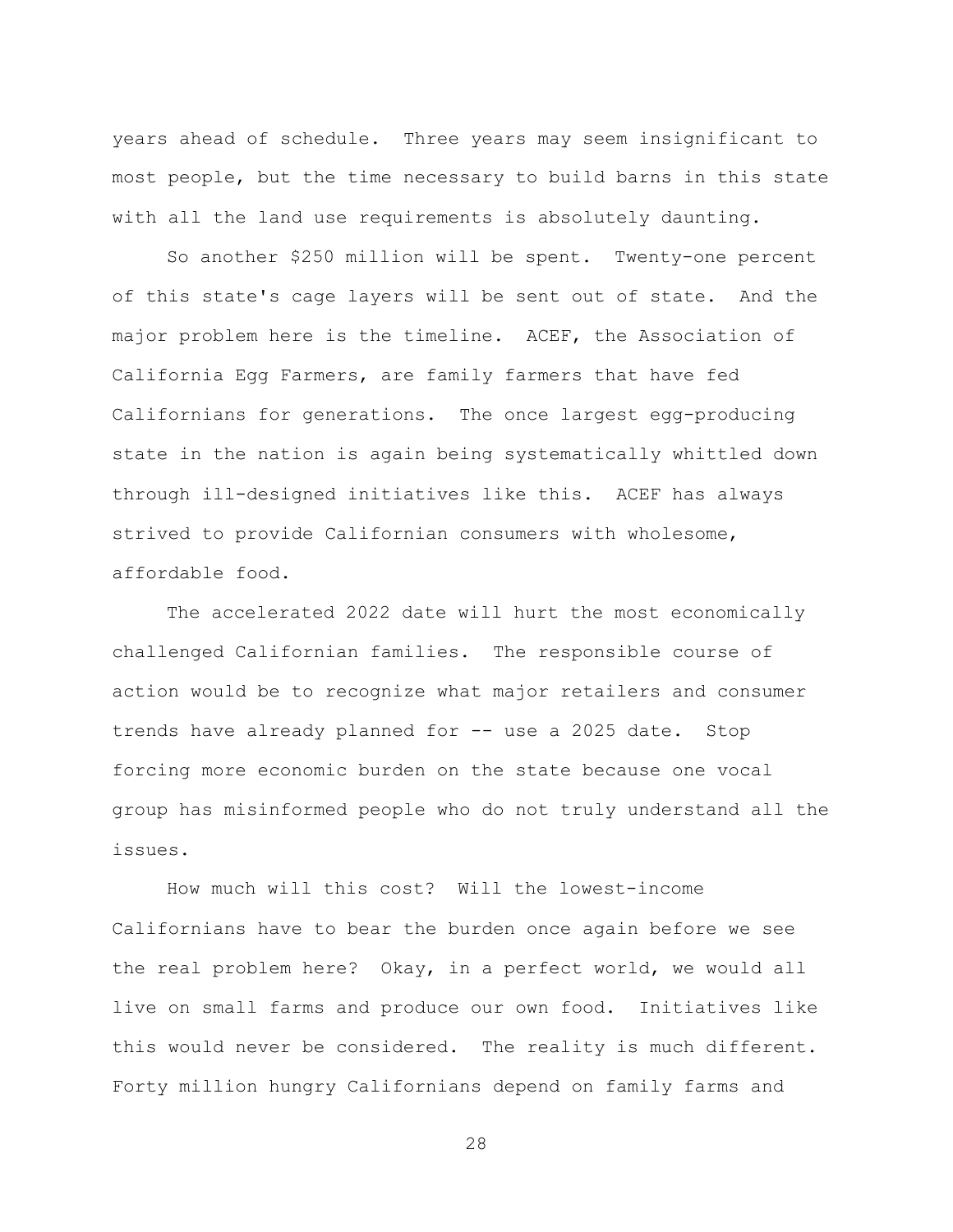expect value for their hard-earned dollar. This initiative will increase the cost of food, the cost of agricultural enforcement. Jobs will be lost or moved to other states. Tax revenue will be lost -- and so will local farmers.

HSUS and their allies wrote Prop. 2. California farmers have spent hundreds of millions of dollars to comply and several million dollars annually to enforce. And what is the result: higher prices for poor Californians, less California-grown eggs, expensive lawsuits. And now they're back. We oppose and encourage you all to oppose and find a reasonable alternative. Thank you.

**MR. BRADLEY MILLER**: Madam Chair, members, thanks for this opportunity. My name is Bradley Miller. I'm a spokesperson for Californians Against Cruelty, Cages and Fraud. We are the ballot committee that will be primarily charged with opposing this initiative, which we refer to as the "rotten egg initiative." We will head up the "No on Proposition whatevernumber-it-winds-up-getting."

I'd like to point out that there are really closer to three sides of this issue. We could say there's two sides, but there's actually three sides. There's the HSUS position that believes that what they said about Proposition 2 should be completely ignored, that California should not be cage free in the year 2015; but rather, we should explicitly keep cages legal in the state for a certain number of additional years. HSUS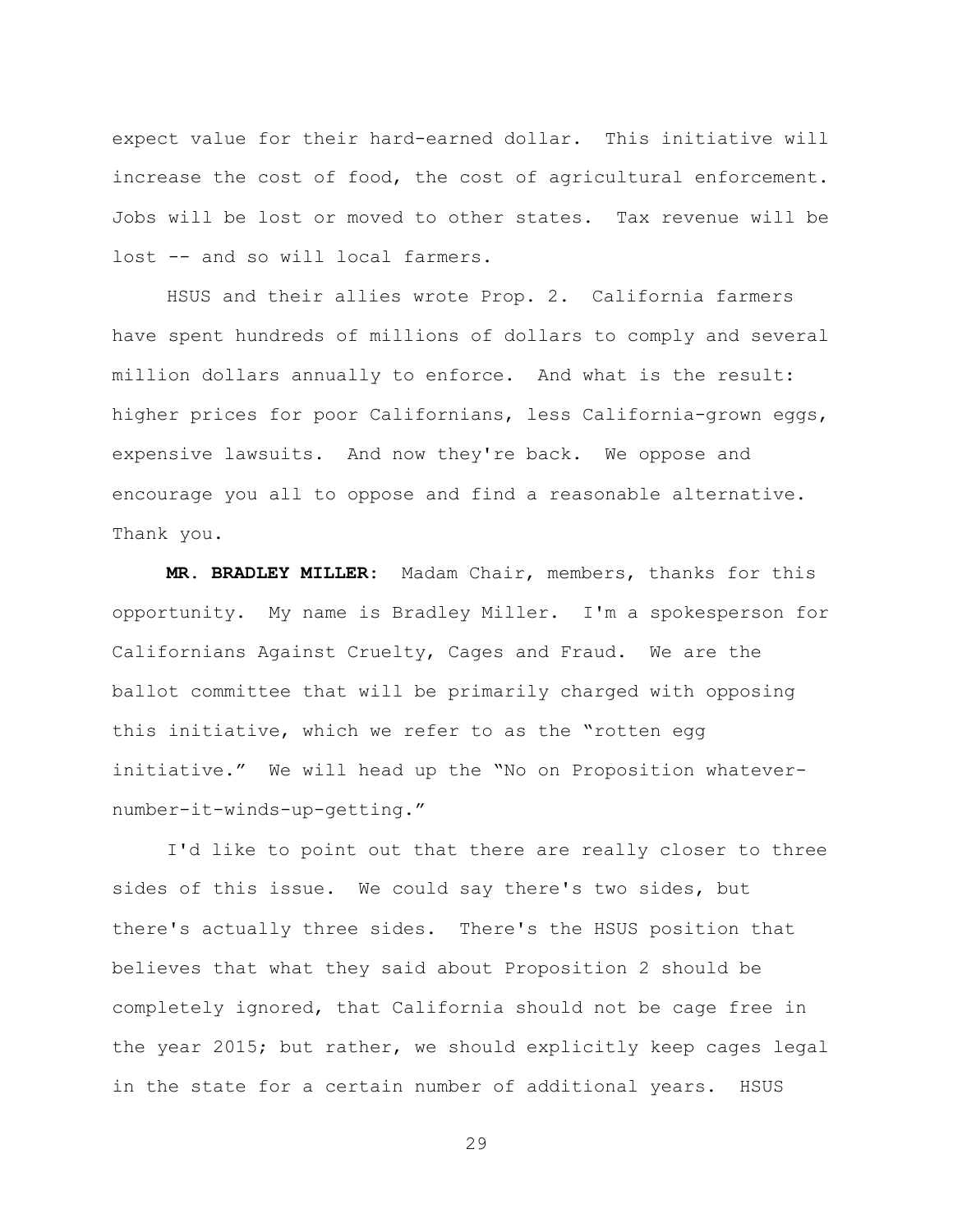believes that the guidelines of United Egg Producers should be inserted into California state law.

The egg industry agrees with them on those primary points. We disagree with both the egg industry and HSUS on those points. The discrepancy seems to be almost nonexistent. The reason . . . Now, in their presentation, they meticulously avoided saying anything specifically, specifically about the content of the initiative that they would like to create as state law. They were asked very direct questions. And I'm not going from prepared statements here. I'm going to try and fill in some of the gaps that they deliberately left open.

Senator, you asked -- in no particular order, you asked for -- was this truly a volunteer-based effort. If you look at their rhetoric, this was the greatest volunteer effort, that they surpassed all their expectations. Throughout their campaign, there were volunteers leaving in droves as they found out what this -- the content of this measure did. They themselves admitted all along the line that they were well behind in their signature gathering campaign -- that they had intended to do this through volunteers.

To the best of our ability, the numbers that we have, based on the numbers published by the proponents themselves, it appears that there were, as they said -- they did say one thing correctly -- that there were about 664,000 names gathered. Apparently only 164 – approximately -- thousand were gathered by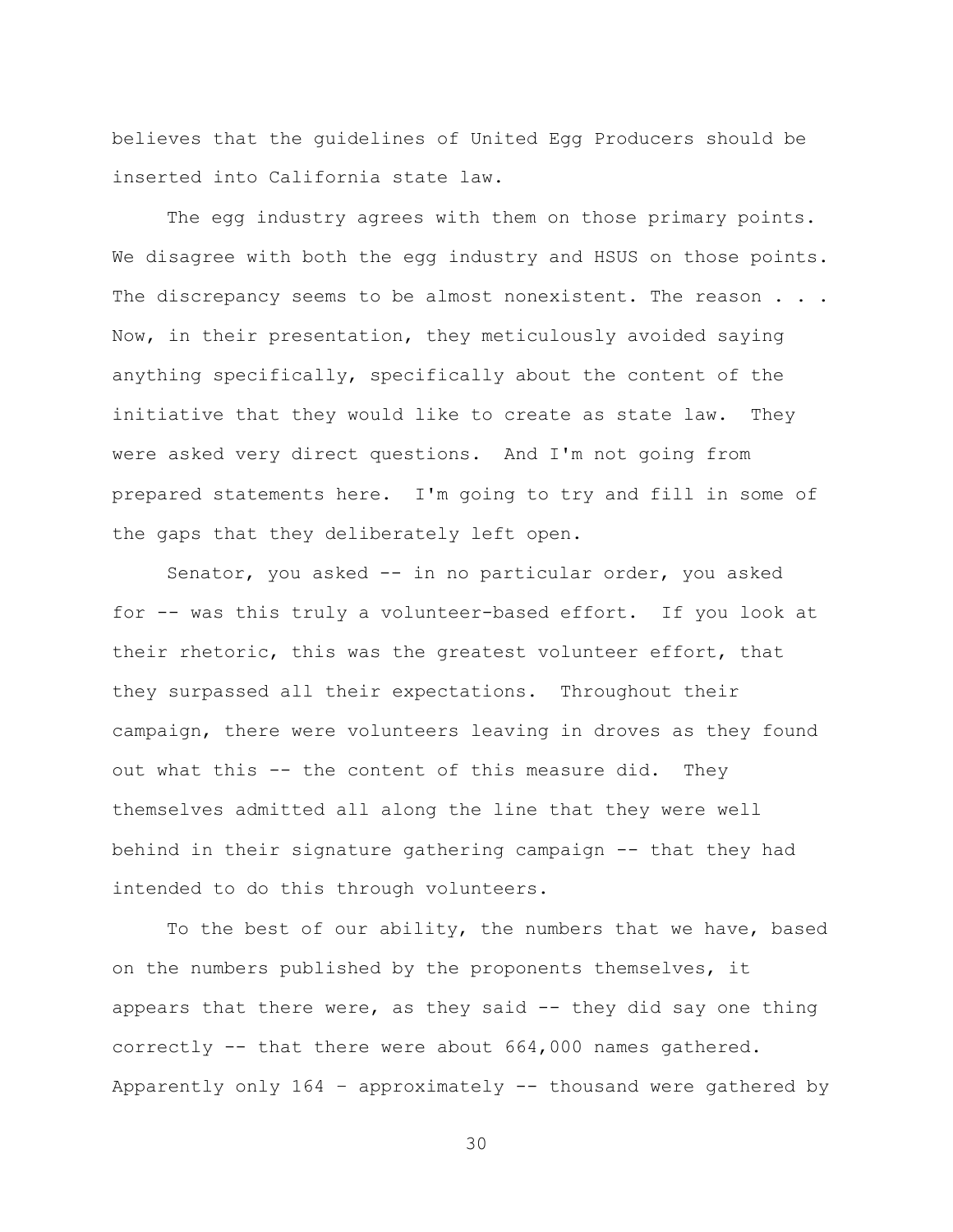volunteers. The remainder were from paid signature gatherers, the vast majority of which were paying a bounty per signature.

So what troubles us is not simply that they were paying for the signatures, it's that they were misleading people while they were gathering those signatures. This is one of their key pieces of campaign material right here. And as you can see, it says, "Vote yes to prevent cruelty in California" -- prevent cruelty in California. And here you could see a picture of a veal crate and a calf in a veal crate. You could see a picture of a pig in a gestation crate. You can see the really compelling photos that just so happen to be taken out of state many years ago -- were the same images that they used while promoting Proposition 2. And none of these practices exist in our state. There weren't veal crates in California at the time of Prop. 2. There are no gestation crates in California now - and haven't been for years. But they have gotten people to sign that petition based on the claim that they will be preventing these practices in California.

They were given a direct question as to why Proposition 2, if it was to ban cages, why didn't it say "this bans cages." And that's the key question. And that's why we're here today. It's not like, "Well, way back in 2008 -- oh, in those days we didn't know that if you want to ban cages you have to say in the text of the legislation 'cages'." We knew in 2008 if you want to give a hen 216 square inches or more of cage space, or living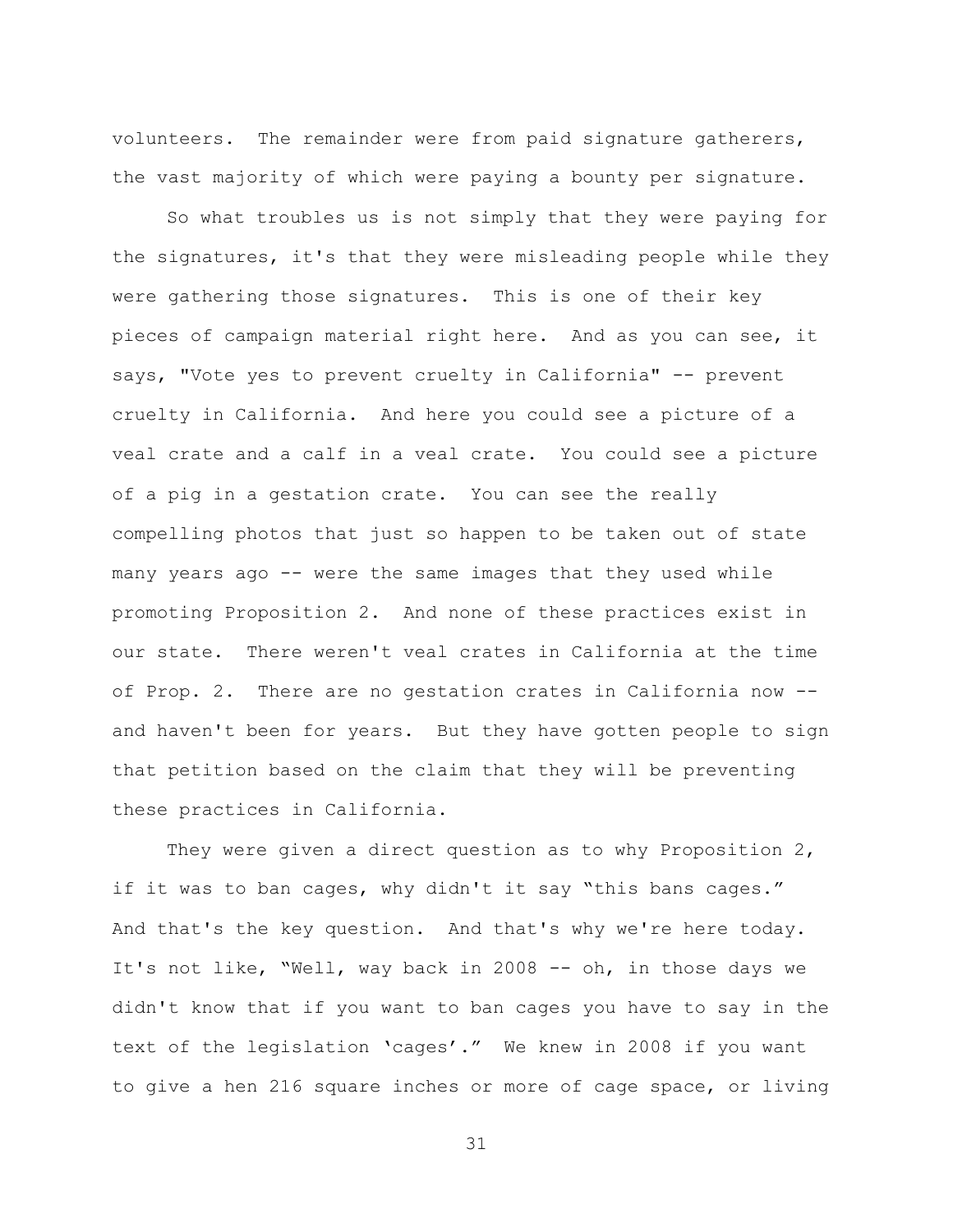space, that you put that into the legislation. You put that into the initiative. They made the conscious choice not to do that. They made the conscious choice of putting in very vague language, so depending on what audience they were selling this to, they could craft their argument accordingly. You don't want cages? Well, this doesn't say cages. You want to ban cages? Well, this is a de facto ban on cages.

California voters went to the polls in 2008 and overwhelmingly voted for something that they were told by both sides of the issue, by HSUS and by the industry itself, that if this measure passes cages would be banned by 2015 and they would be getting no less than 200 square inches per hen. Now, HSUS has come here today to talk about the egg industry's disingenuous misinterpretation of Proposition 2. We are one of the most fervent adversaries of the egg industry. Unlike HSUS, we have not endorsed this gentleman's facility. We did not hold this gentleman's facility up as a model for the nation like HSUS did. Now, they're not doing that today because they're flipflopping back and forth depending on the circumstances. But we've been consistent in saying that it's the voter intent that matters here. And there's no debate that the voter intent was that there be a deadline at 2015. The disingenuous misinterpretation/reinterpretation is for the sponsors of Prop. 2 to not own up to their mistake.

Assemblyman Levine asked, why can't we settle this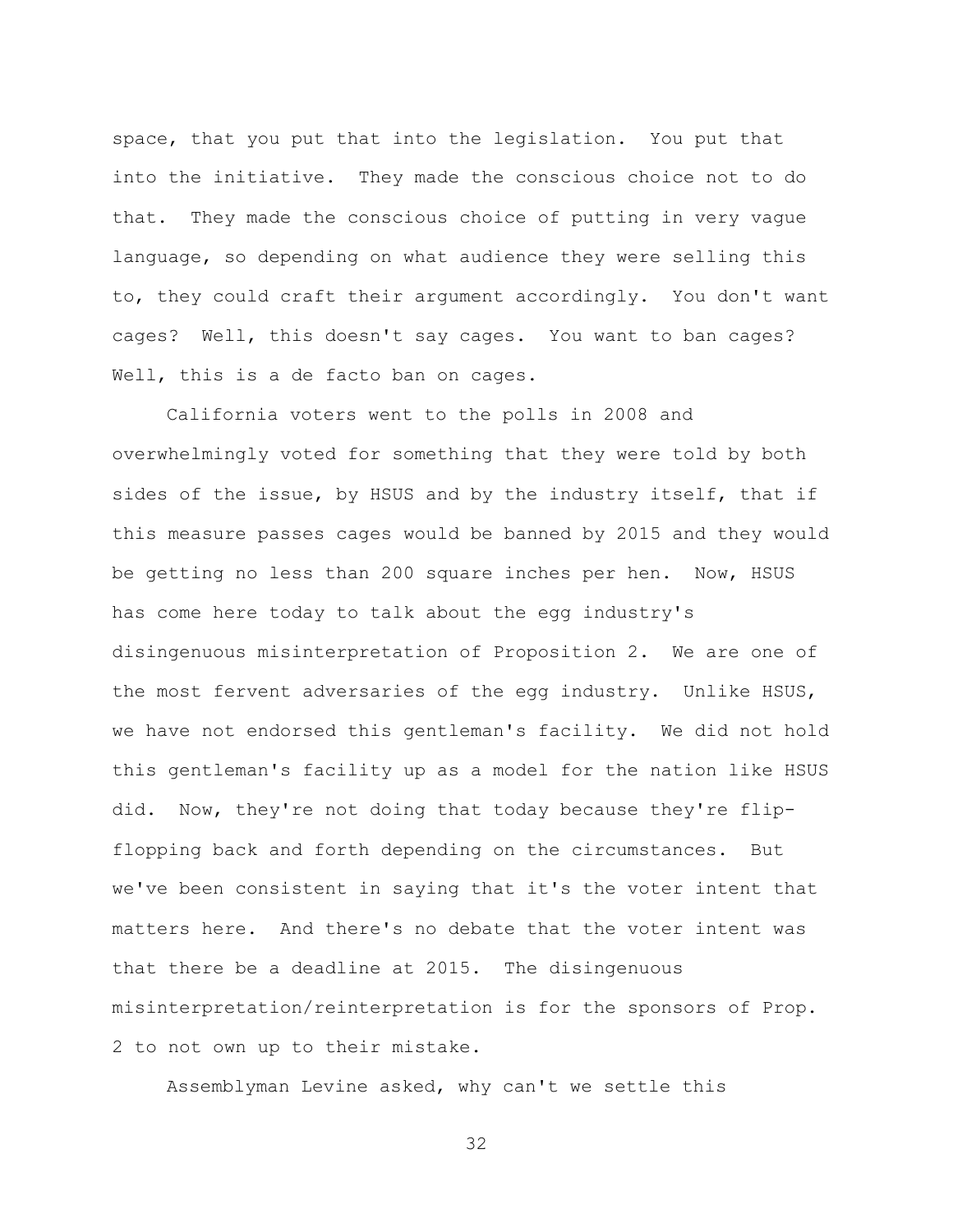legislatively? The answer is they're not -- the difference isn't simply that they want to keep them in cages 24 months longer than HSUS wants to keep them in cages. It's not simply that they want them in cages for nine years after Proposition 2 was supposed to go into effect and HSUS wants them in cages for seven years after that. With the legislation, it becomes clear. If they had been correct about what Proposition 2 said, we would not be here today. And if they were telling the truth about their present rotten initiative, we would be among the first to support it.

We're opposed to it because we believe that the voters have already spoken. Californians have already spoken. And we don't believe that California's ballot measure system should be exploited by animal-themed corporations from the East Coast that every several years or so fly into California and tell Californians how we should regulate farm animals -- not only in our state, but in other states. We basically have people from Maryland flying to California to tell Californians that they should regulate Iowa. That's what's going on here. And the reason why they are not on board with AB 3021 -- which we openly oppose, we're opposed to it; we think it should be cage free now; we think that one square foot per hen is insanely cruel - but the reason why they aren't doing it is because the legislation is clear. The legislation -- what you see is what you get. It says, here's cages. They're legal until this date.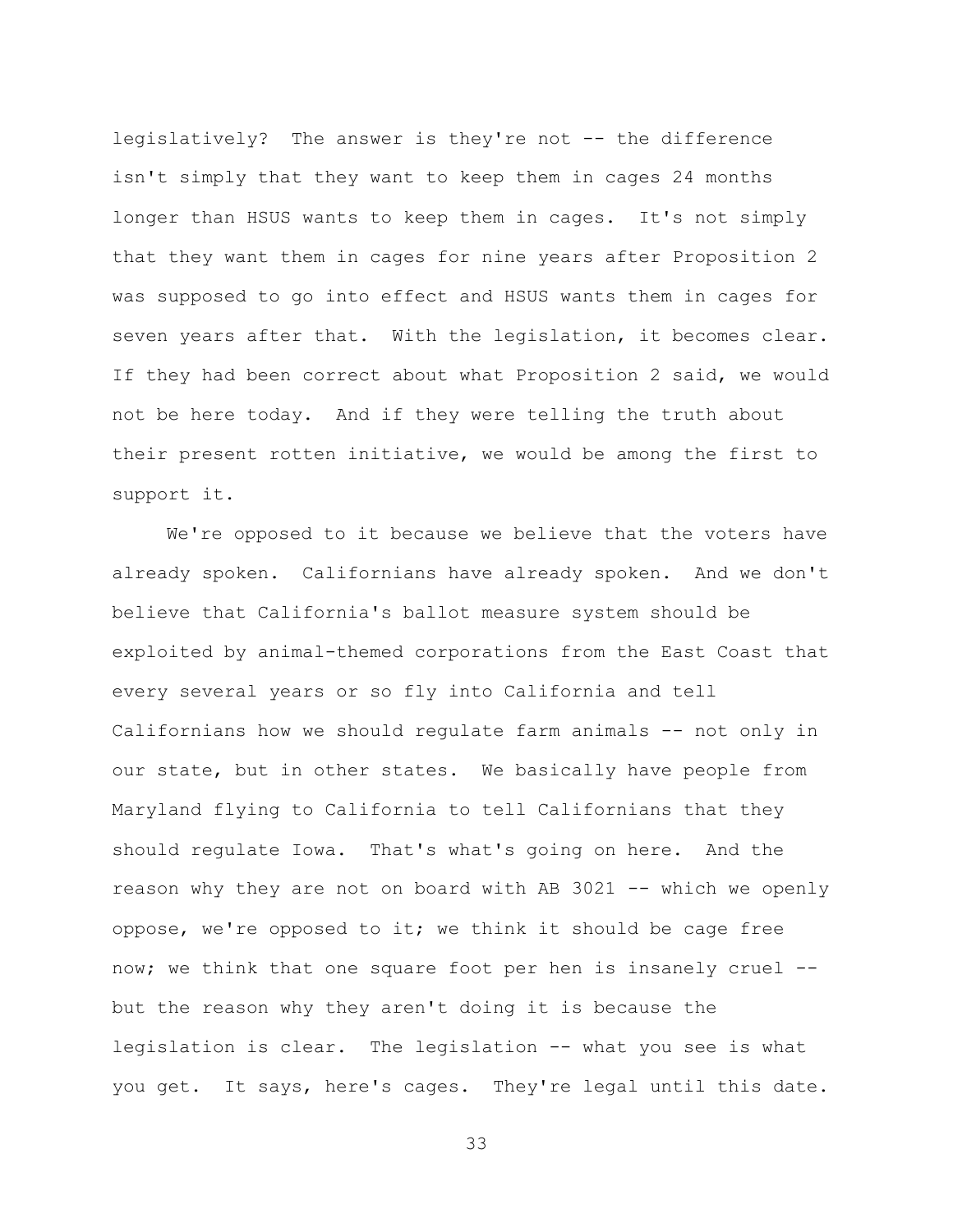Here's how much space you're going to get. The reason why HSUS feels uncomfortable endorsing that -- even though they're endorsing the exact same policy, the exact same cage size in the initiative -- is that in the initiative it's buried in a bunch of other garbage, so they don't have to admit that Prop. 2 failed. They can act  $\ldots$  . This gentleman here said, oh, the reason why we didn't say cage free explicitly in Prop. 2 -- only every single piece of propaganda said it -- the reason why we didn't say it is because we wanted to phase it in. That is complete double talk. That's complete double talk.

Proposition 2 was a phase-in. Proposition 2 in 2008 said, we're going to give the egg industry six years to provide more cage space and eventually, in the year 2015, be cage free. That is a phase-in. That is a phase-in that many animal organizations were not comfortable with. They thought six years was too long. We thought six years was too long. However, when six years came along, lo and behold, the hens are still in cages. HSUS was told prior to submitting their ballot measure language that exactly this was going to take place. But they spent the last 10 years raising money and making heroes out of their now-disgraced former CEO, who is not here to answer the real questions that Californians have about the fraud that is taking place here. He's no longer in the picture. So we've got the new regime coming in trying to pick up the pieces.

The other thing that I want to touch on is the legislative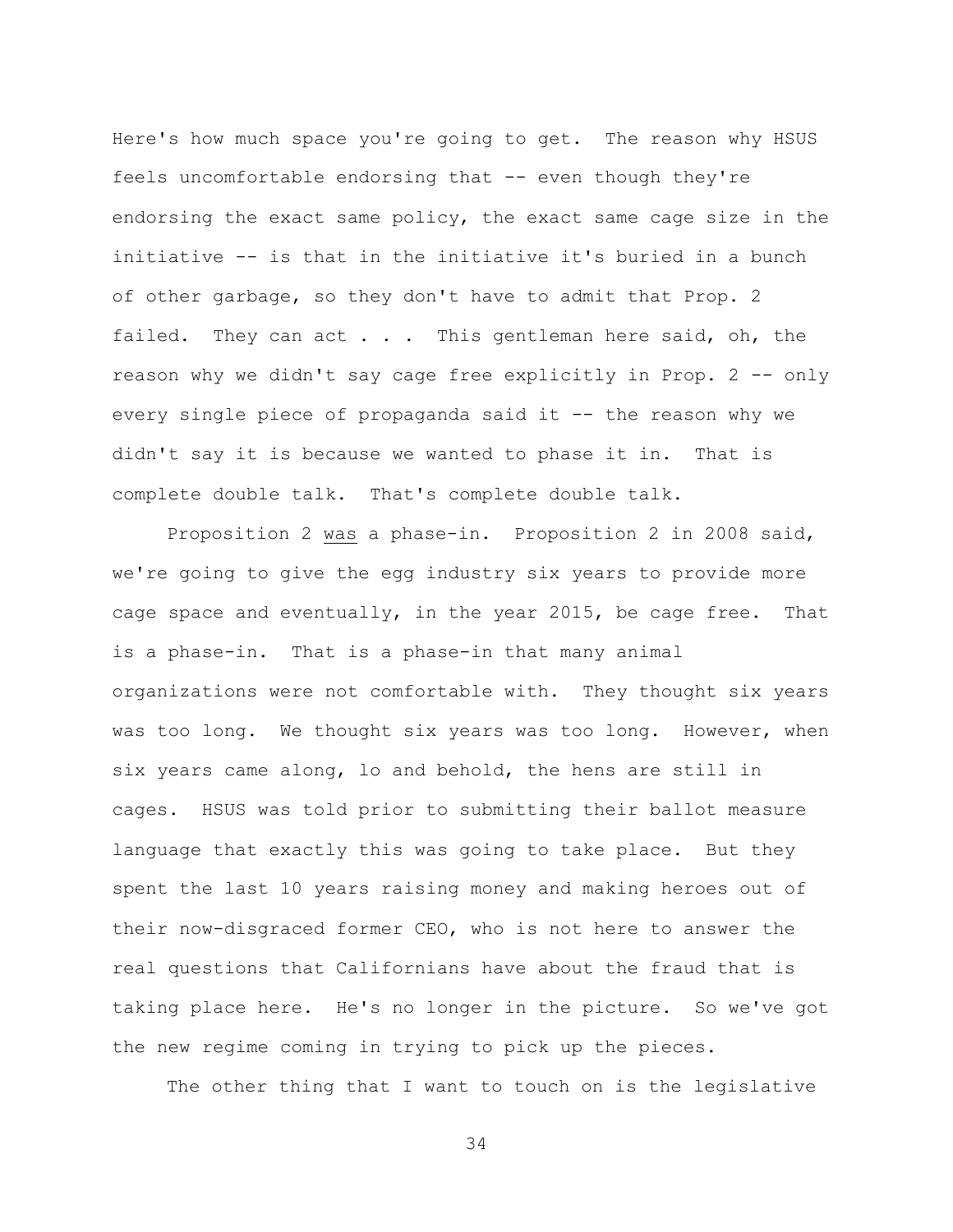analyst. When you're looking at the cost, they haven't yet factored in the cost of defending this thing in court. The State of California has already spent a truckload of money defending the laws that are on the books. This is a ham-fisted overreach that is already causing tremendous blowback both in Congress and in the courts.

And in all likelihood, none of these provisions -- for those concerned about the rising cost of pork, don't worry because, ultimately, this is going to be rendered null and void. But it's going to come after a lot of costs. It's going to come after many millions of tax dollars. It's going to come after dollars from the industry that could have been used to improve conditions. It's going to come from money from the humane community that could be using that money to actually help animals.

If HSUS really . . . Oh, the other argument against the legislation that HSUS will say is that, well, the legislation doesn't do anything to protect those poor calves in crates who can't turn around. If HSUS cared about calves in crates who can't turn around, they need go no further than Southern California. We have calf farms in California where calves are tethered in crates, very similar to veal crates, where they are unable to turn around. HSUS has explicitly said no. They've refused to do anything about California animals. Instead, they're saying, we're going to let the calves in California stay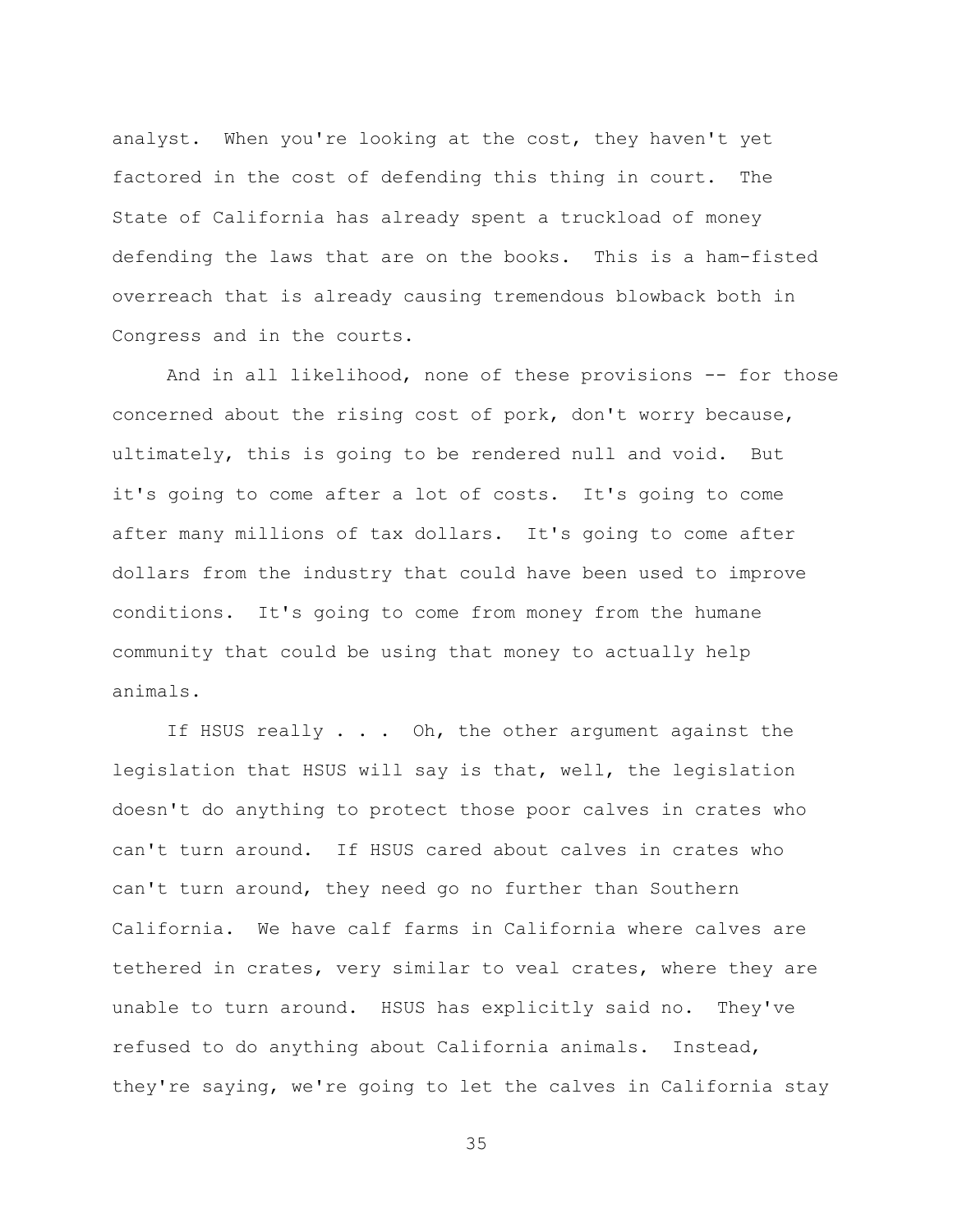in crates, but we want to pass an initiative that's going to tell Pennsylvania veal producers that you shouldn't keep them in crates. They're okay here for California, but we're going to regulate you in Wisconsin. And that's absurd. That's absolutely absurd. It's disingenuous. They know that it isn't going to fly.

And the problem here is not simply that it's going to be rendered null and void. The problem is the damage that it's going to have on a wide array of other consumer, animal, and environmental protection laws -- because when the courts and Congress come back and gut this thing, they're not going to use a scalpel, they're going to use a cannon. And that cannon is going to destroy a lot of legislation that all of us have worked on over the years. It's going to destroy legislation that, frankly, is protecting the California egg producers in some, in many ways. All of that's going to be rendered null and void because they are so concerned with loading this up with distractions. This is a publicity stunt in search of a lawsuit. And for them, they're looking for the quick, immediate gratification. They feel like anything that has the word "farm animal" and "protect" -- if it has those words and you put it on the ballot, it's going to pass. And perhaps they're right. But this time around, it's going to face major opposition. I don't see the major opposition coming from Wisconsin pork producers or veal producers. It's the Humane Farming Association. It's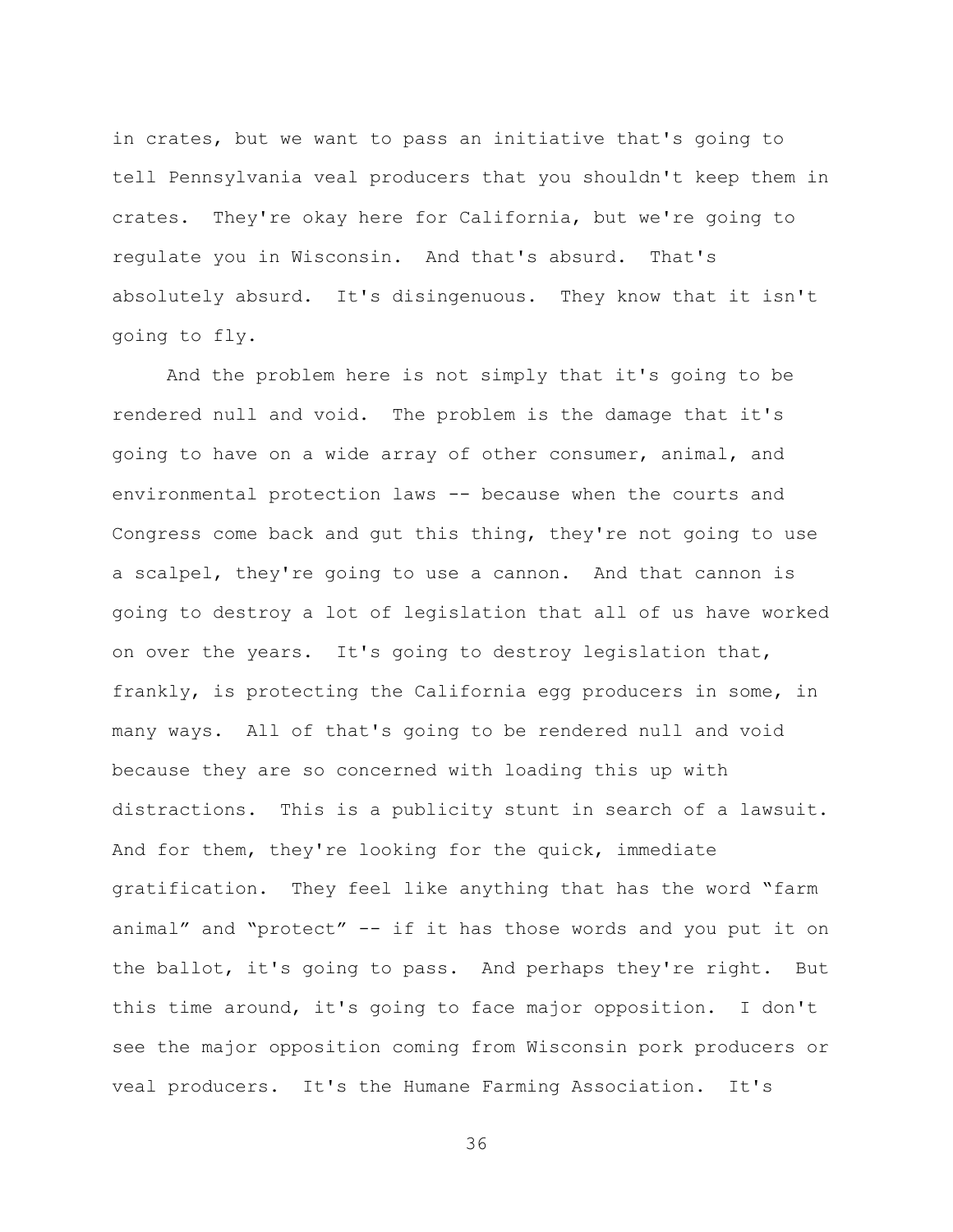Friends of Animals. It's People for the Ethical Treatment of Animals. It's Showing Animals Respect and Kindness. It's Action for Animals. It's the vast majority of rank-and-file animal advocates that are appalled by this rotten egg initiative. And that's why we are waging this "No" campaign. Thank you very much.

**ASSEMBLYMEMBER CABALLERO**: Thank you very much, Mr. Miller. Any questions on this panel? Mr. Mathis?

**ASSEMBLYMEMBER MATHIS:** First, I want to thank John for taking the time. I got to respect any man that's got a little dust on his boots, who's actually doing it. Mr. Miller, I think your points are spot on. I sit on a legislative board dealing with interstate, and for agricultural and rural issues. And the idea of California mandating another state, I think most other statesmen and women in other states would find preposterous. And I think you're spot on to say that we're going to end up spending millions upon millions of dollars on yet another lawsuit of California fighting -- which goes into my further concern.

Mentioned earlier, in what's not in this is, you know, we talked about land use. And there's nothing in the initiative prescribing a faster EIR process to change the cage size, or a CEQA exemption, or anything along those lines. And quite frankly, in the state of California it takes over 12 years to build a super Walmart. So we have some issues here. So thank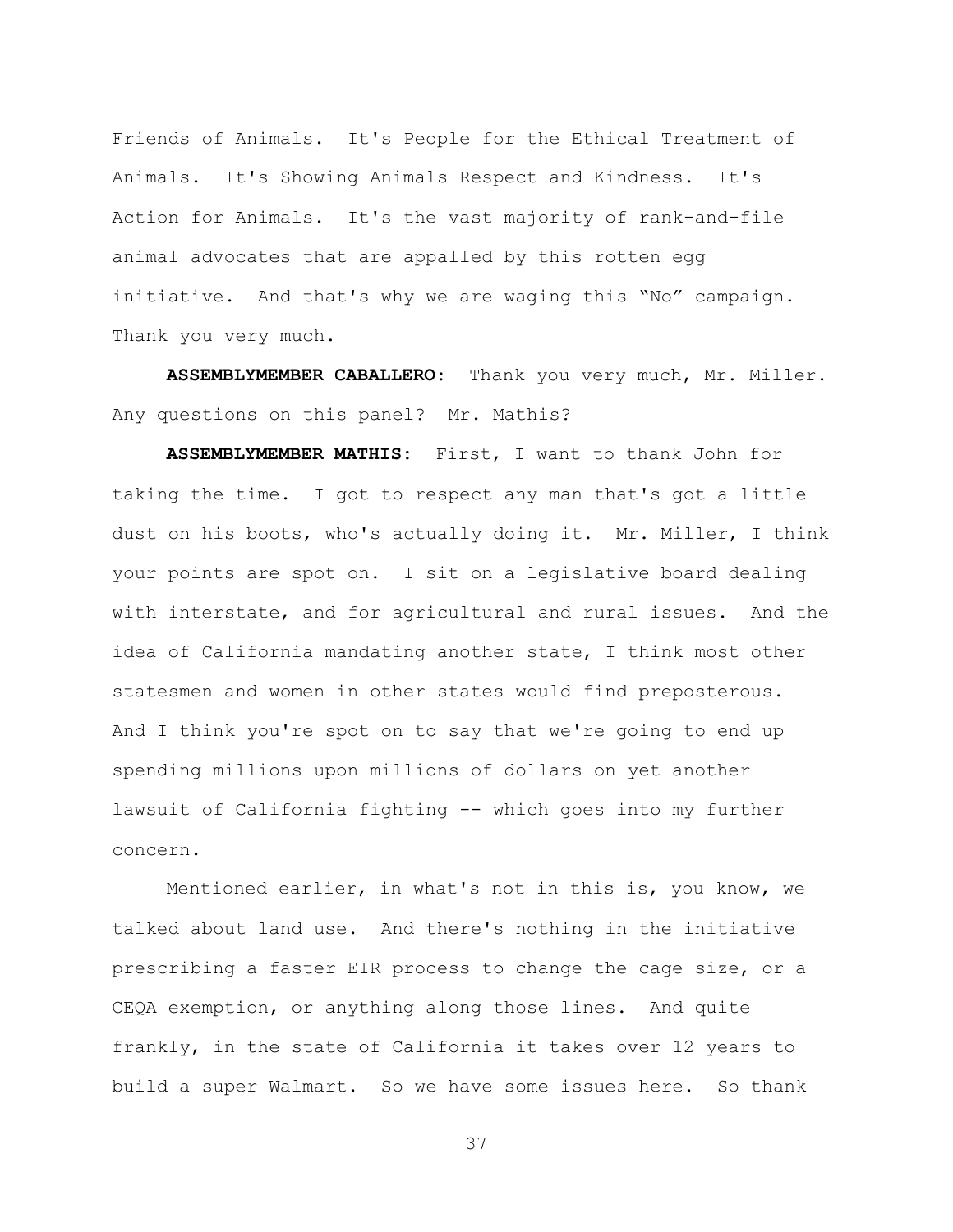you, gentlemen, for being here today.

**SENATOR CATHLEEN GALGIANI**: I have a question. There was a concern, after, well, with the introduction of Proposition 2 that some of the egg-producing businesses in California would leave the state. Are there any estimates as to what percentage of the industry or the number of farms that actually left the state? I know it was said earlier that we lost about a million egg-laying hens.

**MR. BIDELL**: It's closer to seven million. And businesses, there was only a few small that actually closed. What ended up happening was the industry actually shrunk. We reduced our density, the number of hens we would have in a barn. And with that, we also lost employees. That's the saddest thing that happened.

**SENATOR GALGIANI**: Do we have a sense of what that percentage is? Is it 20 percent, 25?

**MR. BIDELL**: Roughly 19 percent.

SENATOR GALGIANI: Okay. Thank you.

**ASSEMBLYMEMBER CABALLERO**: Other questions? I want to thank you both for being here today. I appreciate your testimony. And as I said at the beginning of the hearing, we don't take any action. This is just an informational hearing. But your data is really, really important. I think it hits right on the issues we're concerned about, which is the impact on our farming industry, as well as the impact on  $\ldots$  I think we all want to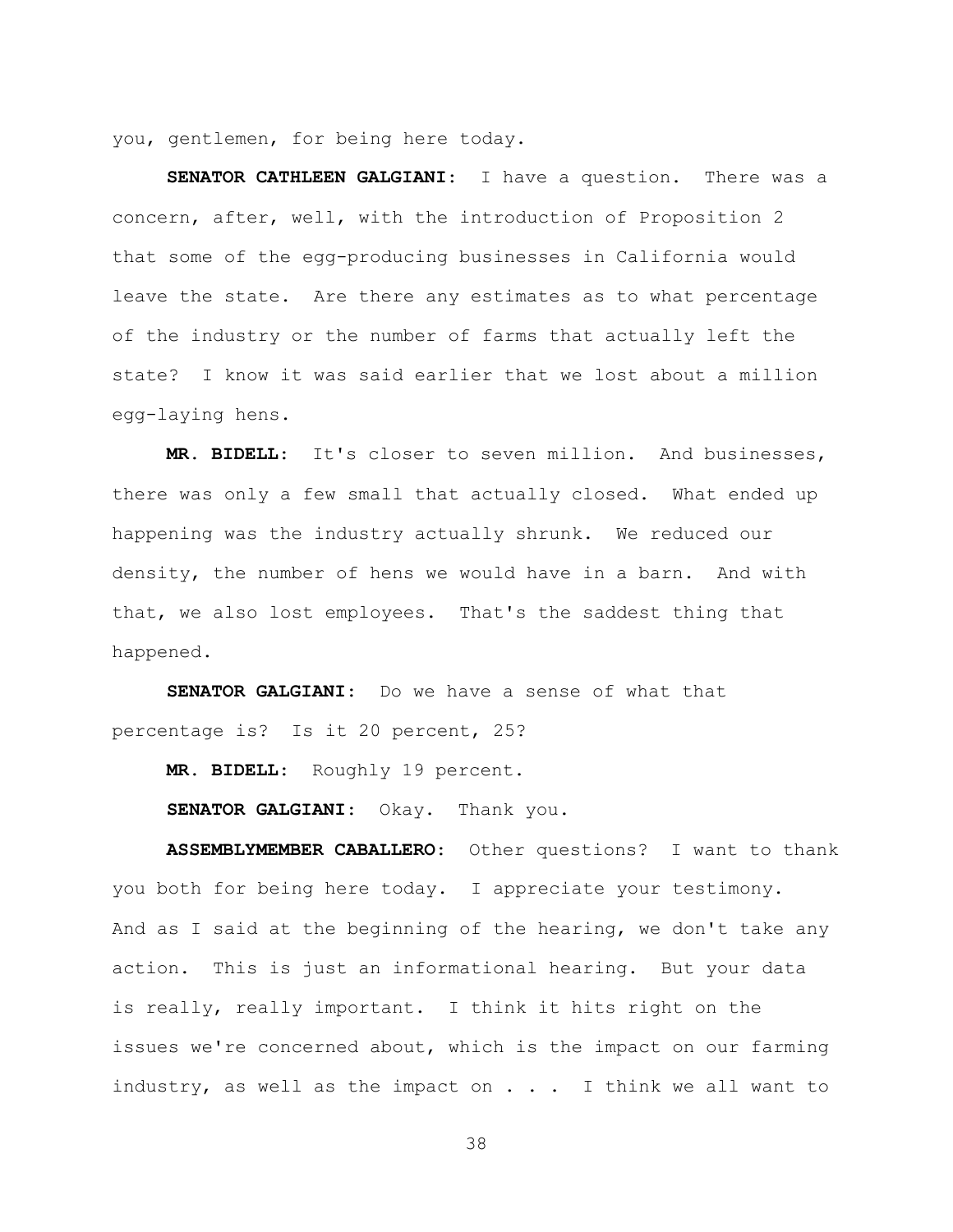go in the right direction, but we've got to have time to be able to make it happen. And ultimately, it's the public that pays the prices and that actually keeps our industry going. So thank you both very much for being here. Appreciate it.

**MR. MILLER**: Thank you very much.

**ASSEMBLYMEMBER CABALLERO**: We bring it to our public comment portion of the hearing. And we only have one individual that signed up. So if you wanted to sign up, you needed to sign up with the sergeant. I ask you to do that.

Erica Sanko from the California Pork Producers Association. Welcome and thank you for being here.

**MS. ERICA SANKO:** Thank you. Are we on? Yes. Erika Sanko with the California Pork Producers Association. Appreciate the opportunity just to provide some short comments.

We are opposed to the initiative in its entirety. We do believe that those making decisions regarding animal care and production practices should be made by those who have the expertise and knowledge -- our farmers, our producers -- not out-of-state animal activist groups with a certain hidden agenda.

There is absolutely no scientific justification for this initiative, and there is no benefit to it for California or its citizens. It will increase food prices -- without a doubt. The majority of pork products that are imported into California - or the majority of pork products sold in California are imported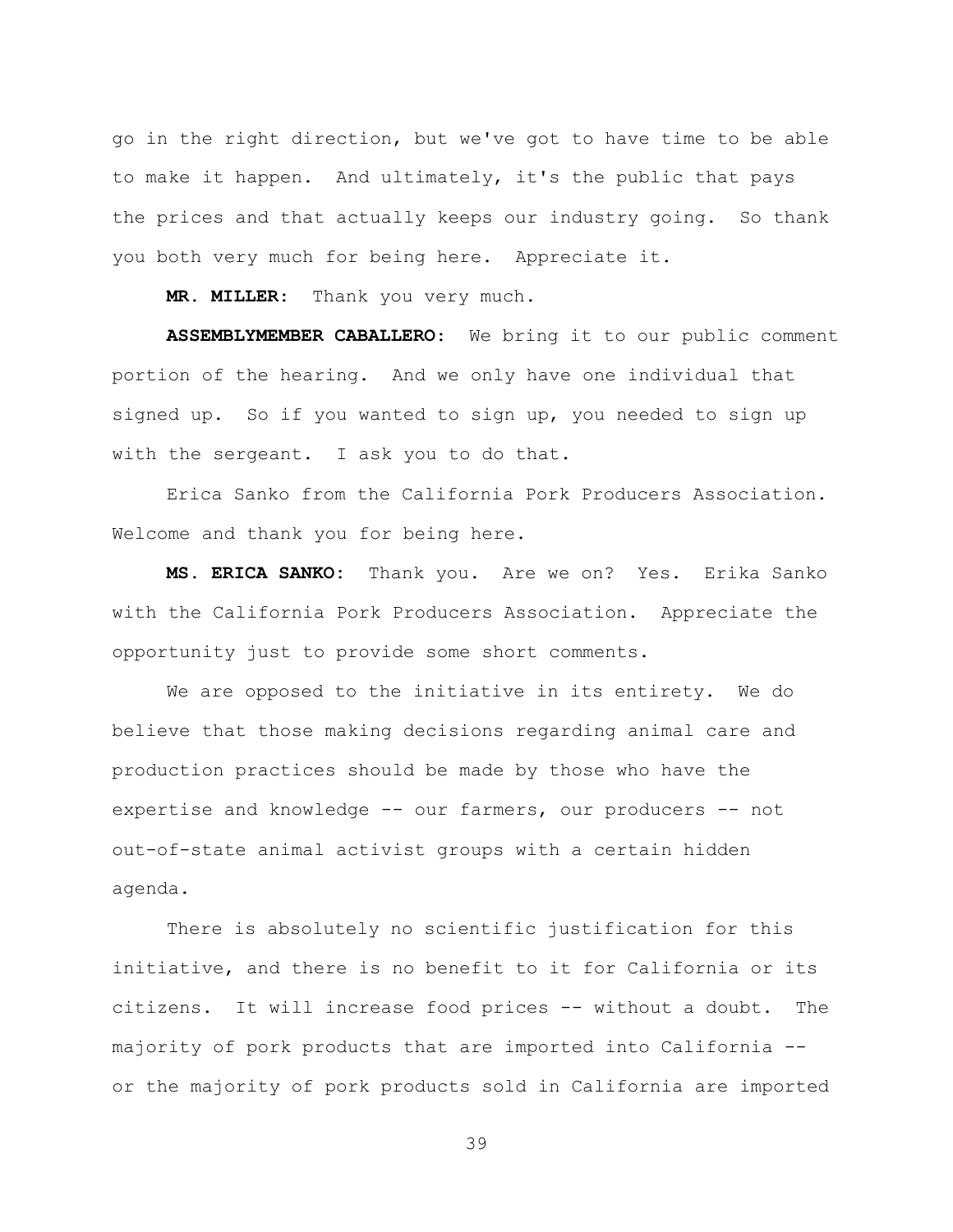from states where producers do not have to comply with this legislation: Iowa, Illinois, and a variety of other states. As a result, as we know, and has been discussed already, changes in production practices come at a significant cost -- and those will be passed on directly to consumers through higher retail prices. Low-income households are already struggling with higher living costs in California.

To answer a few questions very quickly: A University of Minnesota study in 2015 has shown that retail egg prices here in California since the 2015 law have increased \$70 per household. A Cornell study in 2016 and again in 2017 has noted that for retail pork purchases consumers spend 2.2 more per capita in their expenditures on pork. So if you do the math, that's over \$170 more per household will be spending on pork if this initiative passes.

If it is a taxpayer-funded program, such as WIC or SNAP, or any institutional funding, those costs will also transpire in that. So to say there are not any direct impacts on cost to consumers is incorrect. There will be. And that is the issue.

And finally, I would like to say that we do believe  $-$ - the California Pork Producers do believe that we would have seen increases in growth in our industry if it were not for these type of policies. Thank you.

**ASSEMBLYMEMBER CABALLERO**: Thank you very much. Is there anyone else? Going once, going twice. Thank you very much for